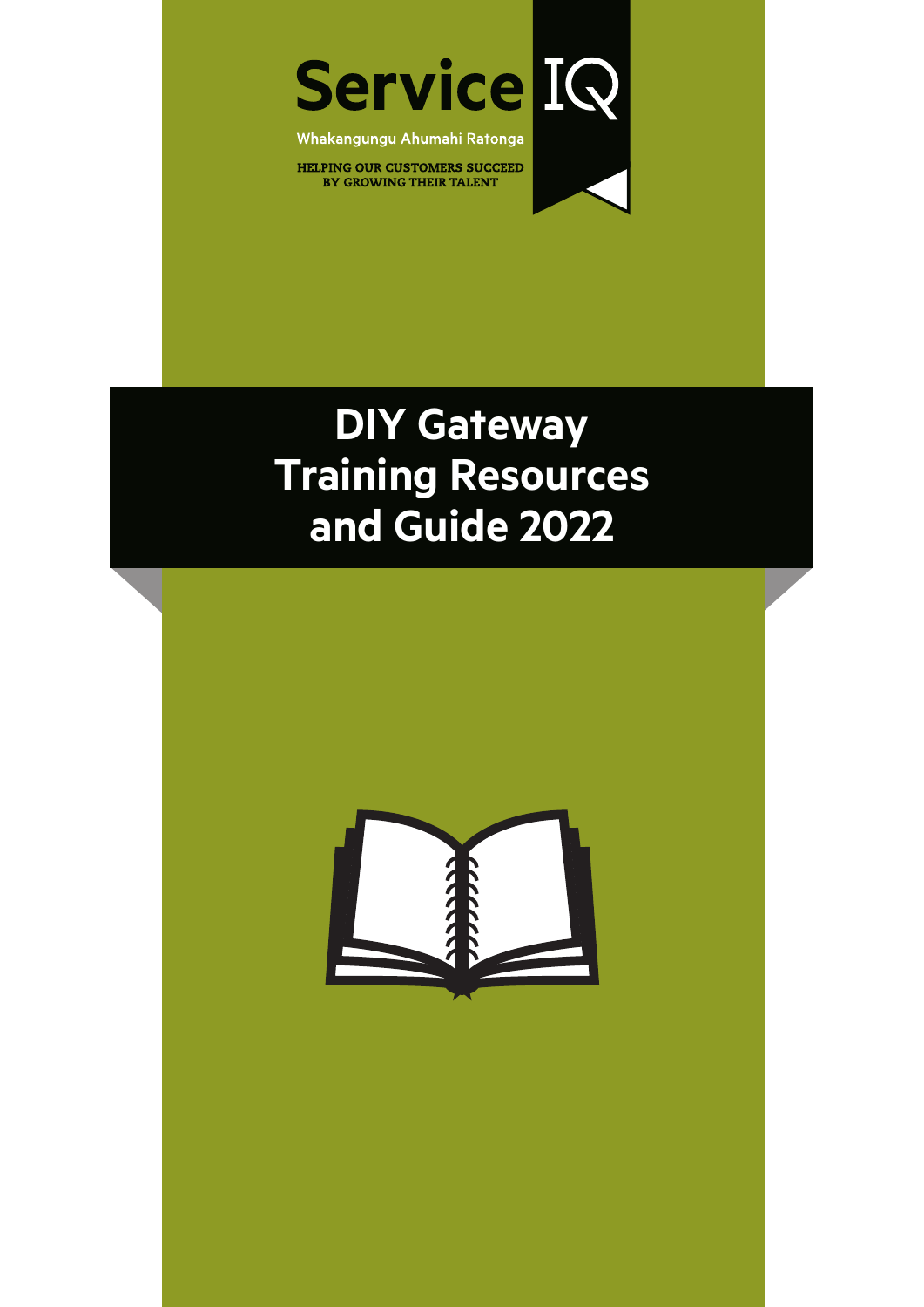# **Contents**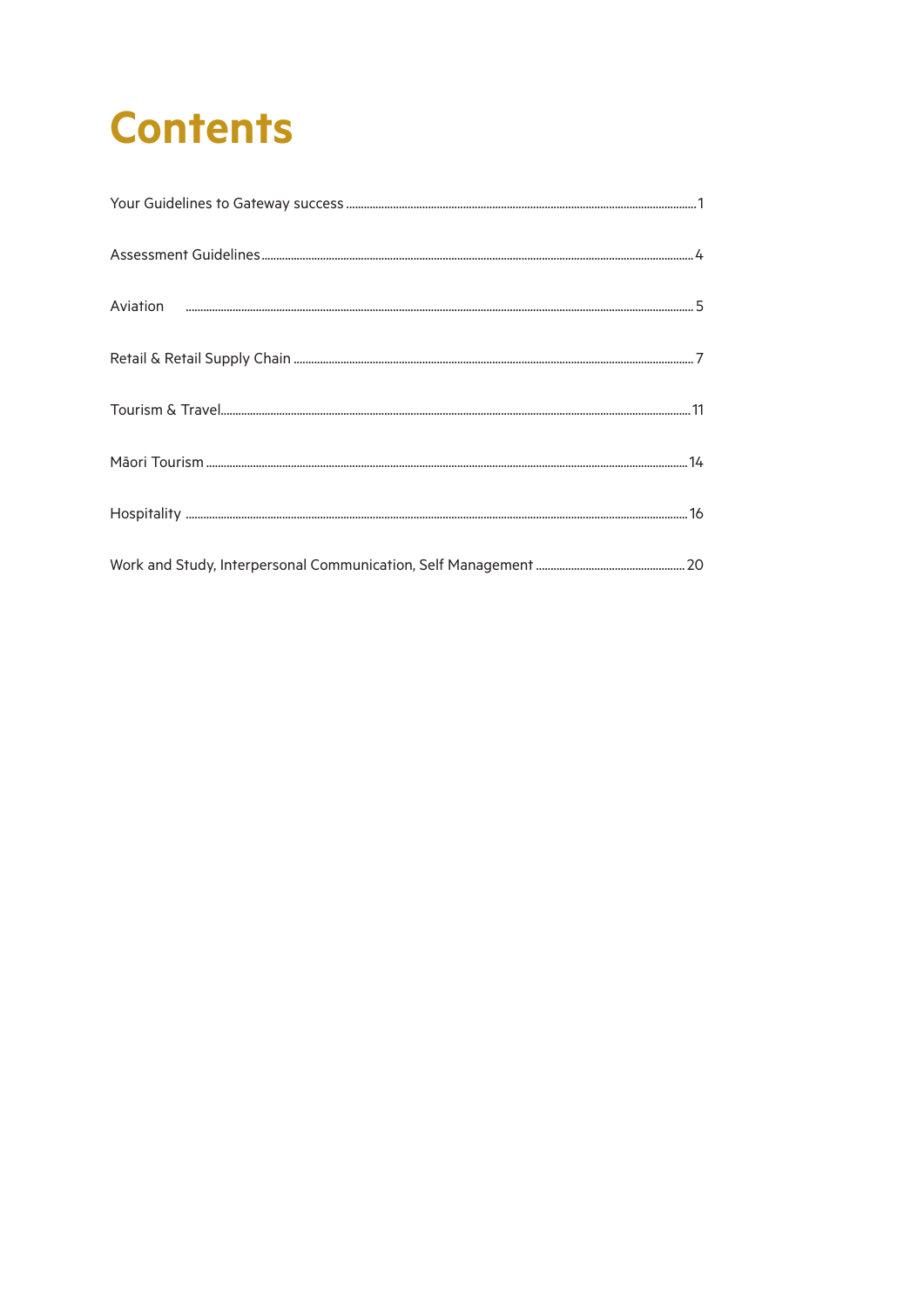

Documents mentioned in this chart are available here: www.serviceiq.org.nz/schools/gateway-training **Documents mentioned in this chart are available here: www.serviceiq.org.nz/schools/gateway-training**

Edition  $3 -$  Jan22 Edition 3 – Jan22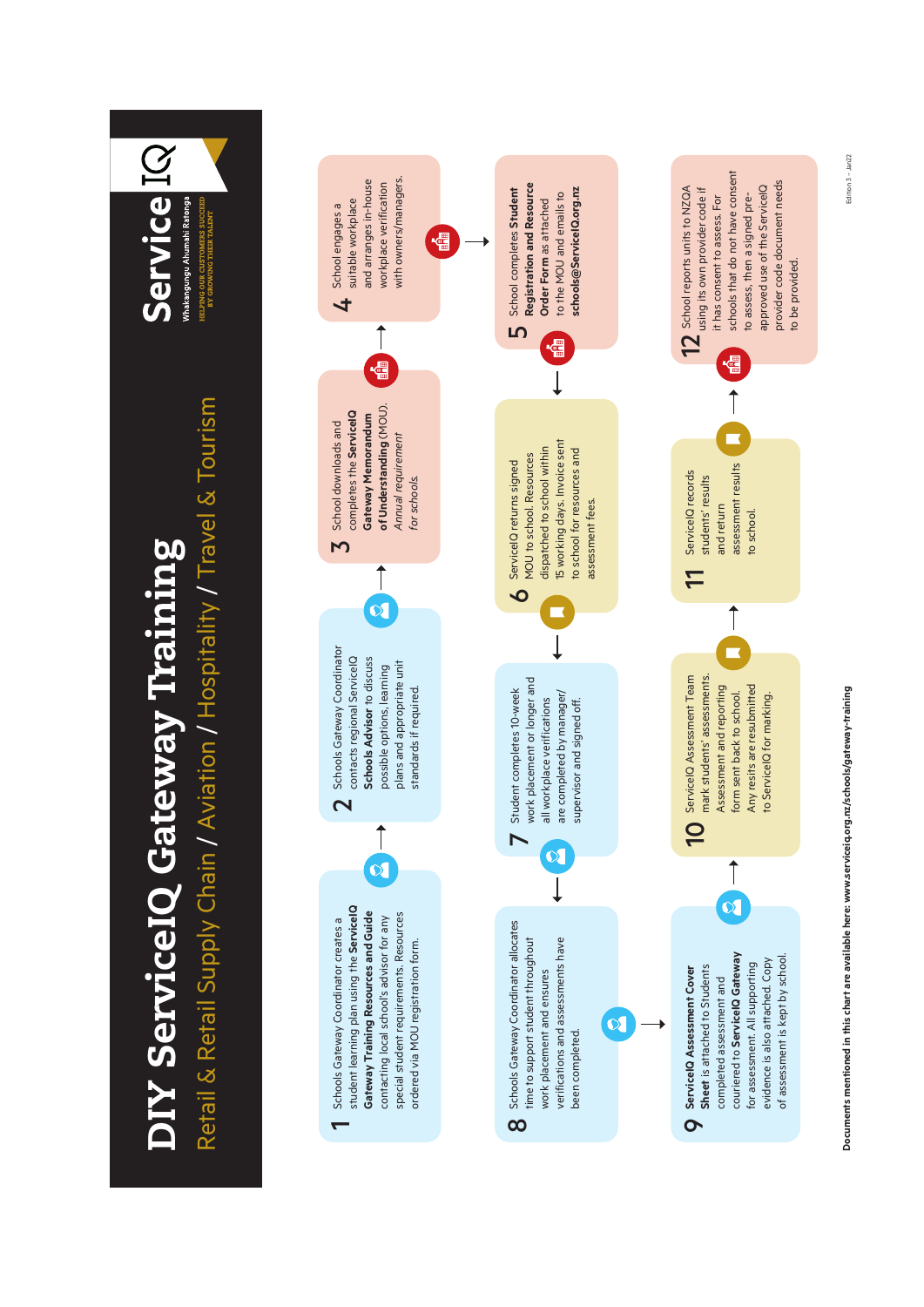# <span id="page-3-0"></span>**Your Guidelines to Gateway success**



**Welcome to the easy guide that contains everything you need to enrol your students in a DIY ServiceIQ Gateway programme where they gain first-hand experience of what it's like to have a career in the exciting service industry. Simply read the information and complete each step, and if you have any questions, don't hesitate to contact the dedicated schools team at ServiceIQ.** 

### 1. **Download and complete the ServiceIQ Gateway Memorandum of Understanding (MOU)**

# 2. **Complete the Student Registration/Resource Order Form**

- $\blacktriangleright$  This is an interactive pdf that you can complete on your computer if you wish.
- $\blacktriangleright$  Register students using their legal name as listed in KMAR/NSN identification.
- Refer to this Gateway Resources booklet to select compatible unit standards/programmes.
- $\triangleright$  Don't forget to order related industry texts if required.
- $\blacktriangleright$  Indicate whether you intend to send your student assessments to us for marking services, or:
	- $\blacktriangleright$  state/request the name of your Workplace Assessor if available, or
	- $\triangleright$  if your school has consent to assess the units and you intend to use your in-school assessor, and you'll be using your own provider number to report the units (e.g. for Māori Tourism or generic units).

### **Email your completed MOU and registration form to: "schools@ServiceIQ.org.nz"**

### **Subject: (Your school name) Gateway MOU / Registration**

- ▶ ServiceIQ will process your registration and resource order, and return a counter-signed MOU for your files.
- ▶ Only one MOU is required each year to cover all ServiceIQ Gateway Units and supported programmes.
- $\blacktriangleright$  If you are using a Registered Workplace Assessor for retail and hospitality practical observations, please contact your regional ServiceIQ Schools Transitions Advisor for assistance.
- $\blacktriangleright$  Allow a minimum of 10 working days for your resources to be delivered.
- If you wish to add a new student/s at a later date please submit another Student Registration/Order form. We will add them to your existing MOU and registrations.

3.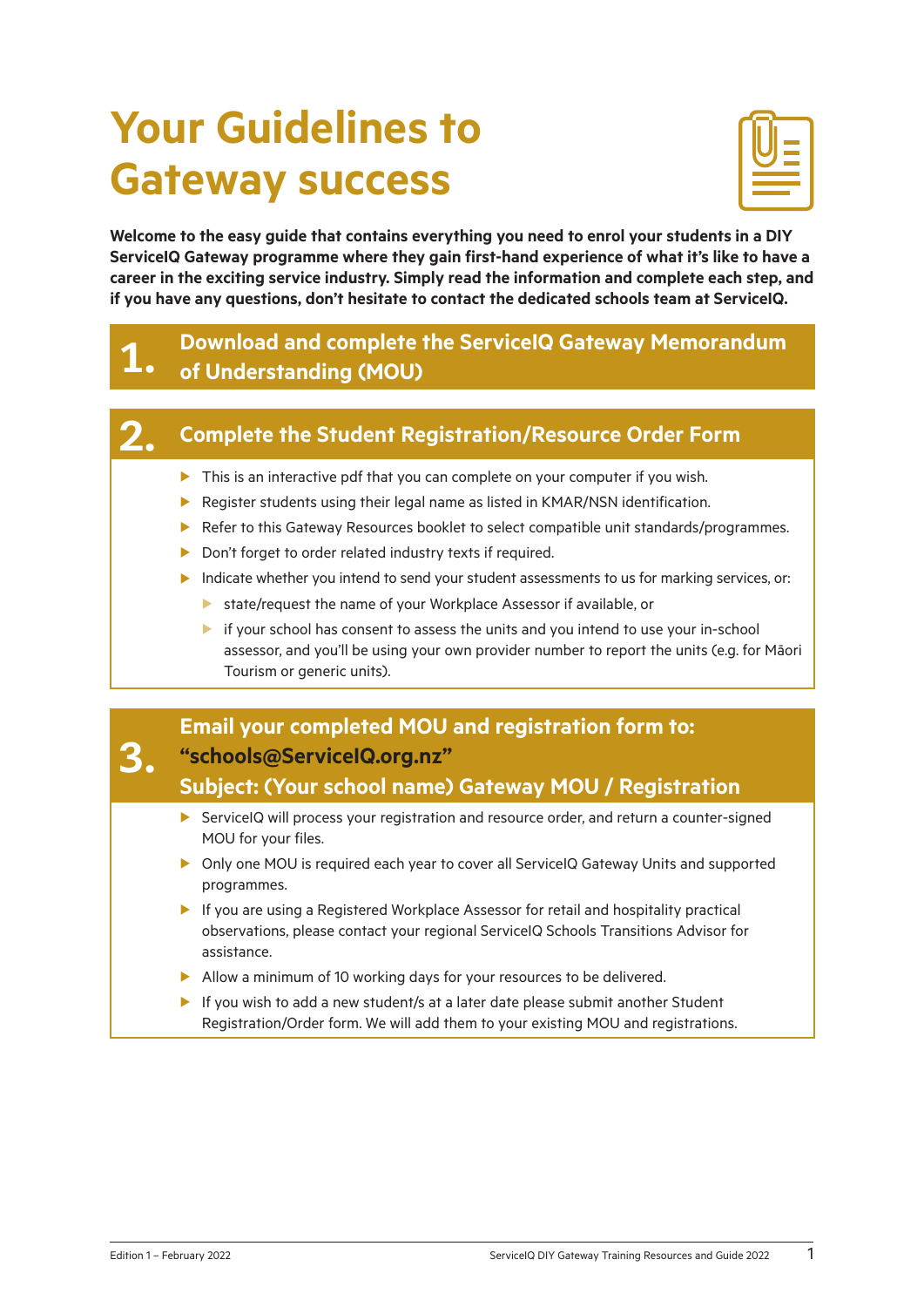### 4. **Resources are dispatched**

Once you receive the resources, there are a couple of things you need to do to help your student/s complete their Learning Material and Assessments, liaise with the workplace, and Schools Transitions Advisor and Workplace Assessor if using their services.

Your school will be invoiced for resources/programme fees when the eligibility/registration forms have been processed.

#### 5. **When your student is ready for assessment**

To avoid delays, please ensure assessments:

- $\triangleright$  are completed in full, using a blue or black pen (not pencil)
- $\blacktriangleright$  are completed under exam conditions
	- **D** answers (even for 'open book' assessments) must be explained in the student's own words to demonstrate understanding
- $\blacktriangleright$  have all required verifications signed, and meaningful feedback has been given by their workplace supervisor (**not** by the school)
- $\blacktriangleright$  have supplementary evidence signed, dated and attached (stapled or in a plastic sleeve, e.g. photos, workplace forms etc)
- $\blacktriangleright$  are submitted with a completed Gateway Assessment cover sheet
	- $\triangleright$  please check was the student registered via a ServiceIQ MOU/Registration form? If you have swapped the assessment for a different student, please state their full details on the cover sheet.

## 6. **Assessment/Marking services**

ServiceIQ offers assessment services to schools with students engaged in Gateway training. The assessment service costs \$40 + GST.

- $\blacktriangleright$  Please complete a coversheet for all students and units.
- ▶ Please photocopy/scan the Student Learning Material/Assessment and cover sheet for your files.
- **EXECUTE:** Please note any required re-assessments will be returned to the school for further evidence and will need to be couriered back to ServiceIQ for marking. This may incur an additional charge.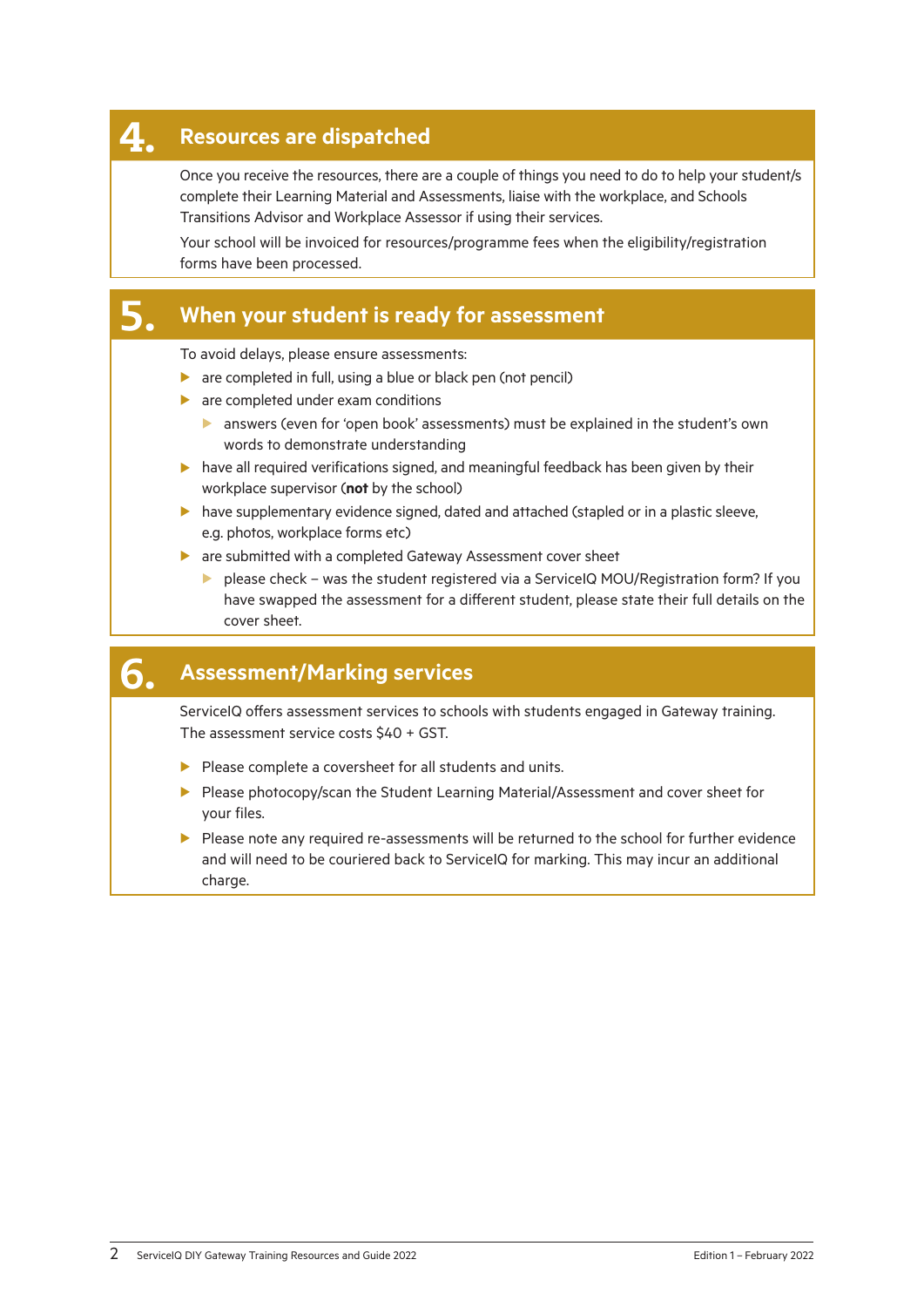#### 7. **Courier assessments: Attention: Gateway Assessments**

Courier assessments to ServiceIQ for marking services, or arrange assessment meetings with your Registered Workplace Assessor.

**For schools using the services of a regional Registered Workplace Assessor – please contact your ServiceIQ Schools Transitions Advisor for information and approval.**

When you send the students' assessments to ServiceIQ for marking, please **attach** the assessment cover sheets (available on our website) and **COURIER** to:

**Gateway Assessments, C/-ServiceIQ**

either:

**Level 14, Plimmer Towers, 2-6 Gilmer Terrace, Wellington 6011 Level 2, 50 Langdons Road, Papanui, Christchurch 8053**

Please note: if further evidence is required (FER) for any assessments these will be returned to your school, and you will need to courier them back to ServiceIQ for marking. The resit fee is \$15 + GST.

## 8. **Reporting units**

Once the cover sheet/competency report has been returned by the Assessor to your school as "achieved", the school can report the unit/s through the schools reporting process. This is in our letter returned to your school with the counter signed MOU.

Using the ServiceIQ provider code is only permitted if a signed pre-approved approval letter is in place. The approval letter will highlight all requirements and responsibilities.

Schools using the ServiceIQ provider code without pre-approval will be reported to NZQA who will remove those credits.

- $\blacktriangleright$  Certificates can be ordered via the Certificate Order Form once your school has reported the units – please refer to www.ServiceIQ.org.nz.
- $\triangleright$  ServiceIQ will send Programme Certificates, that are included for specific resources/ programmes (e.g RSIS, CSA, etc), when a student's cover sheet/competency report has been received and processed at ServiceIQ.

#### Your ServiceIQ Consent and Moderation Requirements (CMR)

All schools using our products must ensure that the learning and assessment environment and the tutor/ assessor meets ServiceIQ's Consent and Moderation Requirements (CMR).

NZQA accredited schools with consent to assess must also meet ServiceIQ's CMR.

#### Disclaimer

The prices and versions of unit standards in this guide are correct at the time of publishing. However, both are subject to change.

It is the school's responsibility to check assessments against TAGs before submission.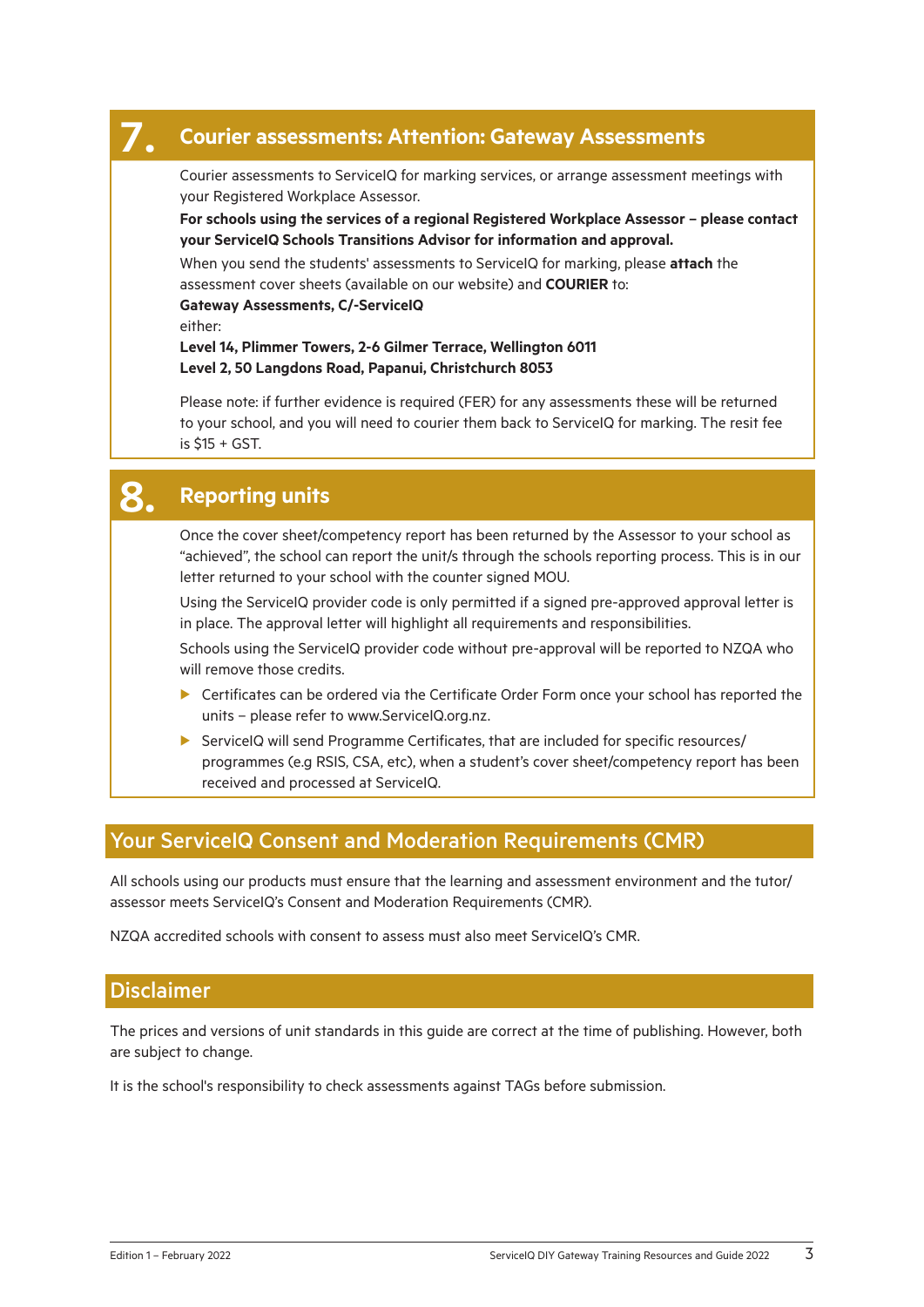#### <span id="page-6-0"></span>Blended training packs (BTP)

A selection of Training Packs are available as blended packs. These are highlighted on the following pages in the BTP column. All Blended Training Packs (BTPs) cost \$12.50 + GST.

A BTP consists of the following products:

**Dime Student Learning Material.** 

Your student accesses these on the ServiceIQ eLearning platform.

- **Printed Student Assessment.** These are printed documents that will be couriered to you by ServiceIQ.
- **Digital Supporting Documents:** 
	- $\blacktriangleright$  Activity book.
	- $\blacktriangleright$  Activity Answer book.
	- **Blended Training Packs Quick Guide.**

The ITPs that are available as Blended Training Packs have had the activity answers removed from the back of the printed Student Learning Material. The activity answers are available in a PDF file.

**Please contact your Schools Transitions Advisor for more information.** 

# **Assessment Guidelines**

- State the name of the retail store/café/aero/tourism workspace and location, and attach extra evidence to assessments e.g a business card, flyers, menu copy or photo of the environment to help set the scene for the assessor. This is good practice for all workplace assessments.
- ▶ When the student's handwriting is difficult to read, please ask them to type their assessment, date and sign it, state the number of the question they are answering, and attach this to the related page of the Learning Material.
- **Please get familiar with the assessment and verification requirements. Check the student's assessment for obvious errors before it is sent in for marking.**
- $\blacktriangleright$  The workplace supervisor must complete the verification. All assessments and assessor judgements rely on the standard of the required and supplementary evidence supplied, and feedback from your student's supervisor. The more detail offered in the verification the better. This is also the opportunity for the student to get constructive feedback. Please encourage the student's supervisor to take the time to do this or you can relate their exact feedback on the student 'scribe verbatim' on behalf of a busy supervisor and get them to sign and date it.
- ▶ If you have any queries about the assessment content please contact your regional ServiceIQ Schools Transitions Advisor.
- $\blacktriangleright$  All the questions must be answered in full. Be aware some questions have two parts so two answers are required.
- All attached evidence must be labelled with the student's name, the page number and question number it relates to.
- For personal presentation evidence a good, clear workplace photo is perfect.
- $\triangleright$  Courier the assessments for marking early ideally by the middle of term three. This will allow enough time for any further evidence required (FER) to be obtained before they complete their placements and depart in term four. ServiceIQ moderates and supports the assessments for thousands of industry trainees too, so timeliness, great evidence and thorough assessment answers and verifications will eliminate those loose ends at the end of the year, or term one next year.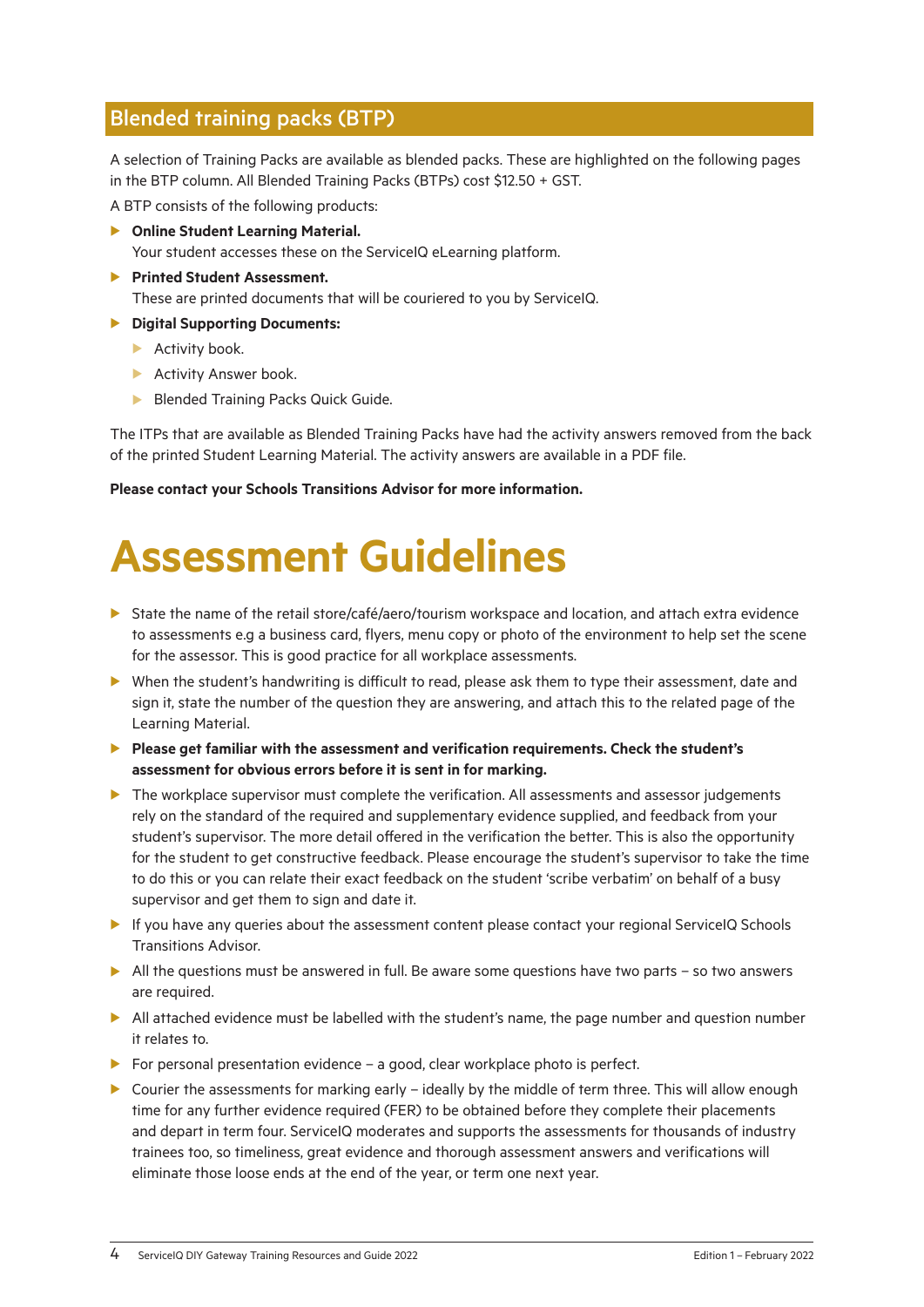

#### <span id="page-7-0"></span>Aviation tips

- $\triangleright$  We suggest your students complete their unit Learning Materials and assessments one at a time, and in this order – Unit Standard 16818, 20676, 19585, 19586, 19587 & 20677.
- $\blacktriangleright$  Check each question has been completed before couriering them for marking. This saves the documents being returned for further evidence required (FER) or resits.
- ▶ For Aero Club programmes as soon as your students have been confirmed on the programme, submit an MOU and Student Registration/Order form asap so their resources can be ordered and the students can start working on their Learning Materials straight away. On the registration form please state which Aero Club programme and start date they have been confirmed on to.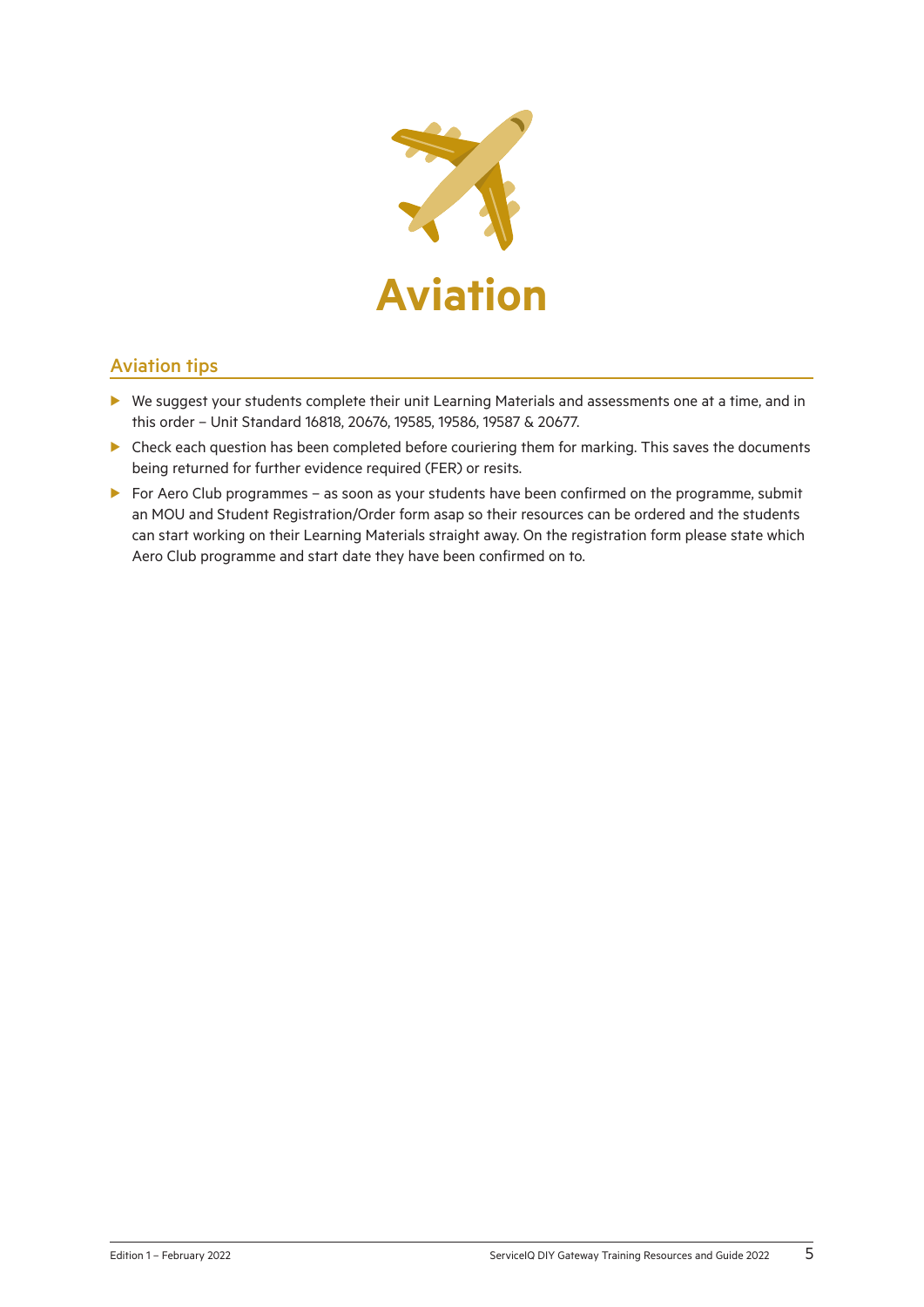### **Aviation Gateway Package <sup>243</sup>**

*(ONLY ServiceIQ registered aviation assessors may assess this product)*

**\$350 +GST\***

#### **Also available as Individual Training Packs – ITPs 279**

#### **From \$47.90 +GST to \$59.05 +GST**

#### **Resit \$15 +GST**

*Prices include assessment service.*

#### **Resources must be ordered using the Gateway Student Registration and Resource Order Form. Please note that prices are subject to change.**

| <b>BTP</b> | <b>Unit</b><br><b>Standard</b> | <b>Title</b>                                                                                  | Level         | <b>Credits</b> |
|------------|--------------------------------|-----------------------------------------------------------------------------------------------|---------------|----------------|
|            | 16818                          | Demonstrate knowledge of aviation industry law, systems and<br>procedures                     |               |                |
|            | 19585                          | Describe the development of aviation from pre-World War 1<br>through to current times         | 2             | 8              |
|            | 19586                          | Identify aviation support structures, aircraft types and operations<br>in<br>New Zealand      | $\mathcal{P}$ | 3              |
|            | 19587                          | Demonstrate knowledge of internal structures in the civil aviation<br>industry in New Zealand | 2             | 3              |
|            | 20676*                         | Demonstrate knowledge of aviation career and training options<br>(NB assessment only)         | 2             | 3              |
|            | 20677                          | Demonstrate knowledge of the principles of aircraft flight                                    | 2             | $\mathcal{P}$  |

The Aviation Gateway Package is aimed at students who have an interest in aviation and gaining their Private Pilot's License (PPL). This learning plan can be completed independently or is used in conjunction with your local Aero Club (check if they offer Aviation Gateway).

Students will spend time at the aero club and complete the unit standards at school and some aero clubs. All units must be assessed by a registered ServiceIQ Aviation Assessor. For more information, contact your ServiceIQ Schools Transitions Advisor – see www.ServiceIQ/Gateway/Aviation

Pack includes: Workbooks and Student assessments, Student Workplace Experience Record Booklet, lanyard with name tag.

\* Unit 20676 is an assessment only. Information required for students to complete research is outlined in the student assessment.

**Please ensure that all assessments sent to ServiceIQ have an Assessment Cover Sheet attached.**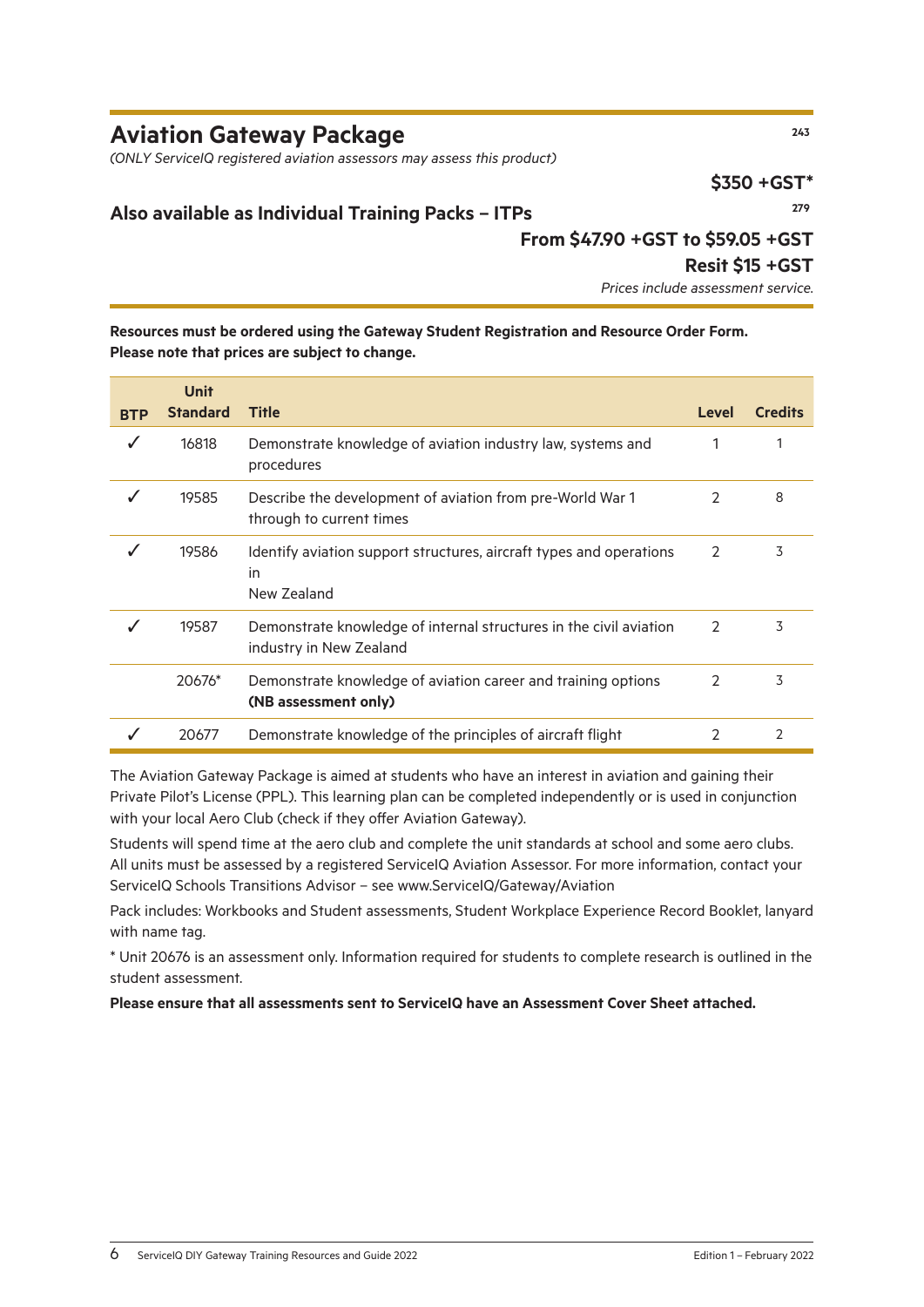

# <span id="page-9-0"></span>**Retail & Retail Supply Chain**

#### **Resources must be ordered using the Gateway Student Registration and Resource Order Form.**

For all resource costs, please refer to the following tables. Note that prices are subject to change.

#### Retail and Retal Supply Chain tips

- $\blacktriangleright$  Personal presentation evidence: please provide a good, clear workplace photo.
- $\blacktriangleright$  Please state the name of the retail store/workspace and attach a business card, flyer, or photo of the environment to help set the scene for the assessor.
- $\triangleright$  Workplace verifications must be done by the workplace supervisor only. Please encourage them to give as much constructive and positive feedback as possible. Add copies of comments from your school/ workplace logbook if one is used.

### **Customer Service Award Package <sup>240</sup>**

*This has integrated learning material and assessment. This pack includes a CSA certificate issued after successful completion.*

#### **Level 2 – Total Credits: 22 \$120 +GST**

# **ServiceIQ Assessment Service \$165 +GST**

| <b>Unit</b>     |                                                                                                     |               |                |
|-----------------|-----------------------------------------------------------------------------------------------------|---------------|----------------|
| <b>Standard</b> | <b>Title</b>                                                                                        | Level         | <b>Credits</b> |
| 57              | Provide customer service                                                                            | $\mathcal{P}$ | $\mathcal{P}$  |
| 62              | Maintain personal presentation and a positive attitude in a workplace<br>involving customer contact | $\mathcal{P}$ | 3              |
| 11941           | Establish and maintain positive customer service interactions                                       | $\mathcal{P}$ | $\mathcal{P}$  |
| 11968           | Demonstrate and apply knowledge of legislation applicable to sale of<br>goods and services          | $\mathcal{P}$ | 4              |
| 11971           | Use safe work practices in a retail or distribution environment                                     | $\mathcal{P}$ | 3              |
| 9677            | Participate in a team or group which has an objective                                               | $\mathcal{P}$ | 3              |
| 28301           | Demonstrate knowledge of product information in a retail environment                                | $\mathcal{P}$ | 5              |

This package requires a work placement of a minimum of 10 days, and workplace verification from the employer/workplace supervisor.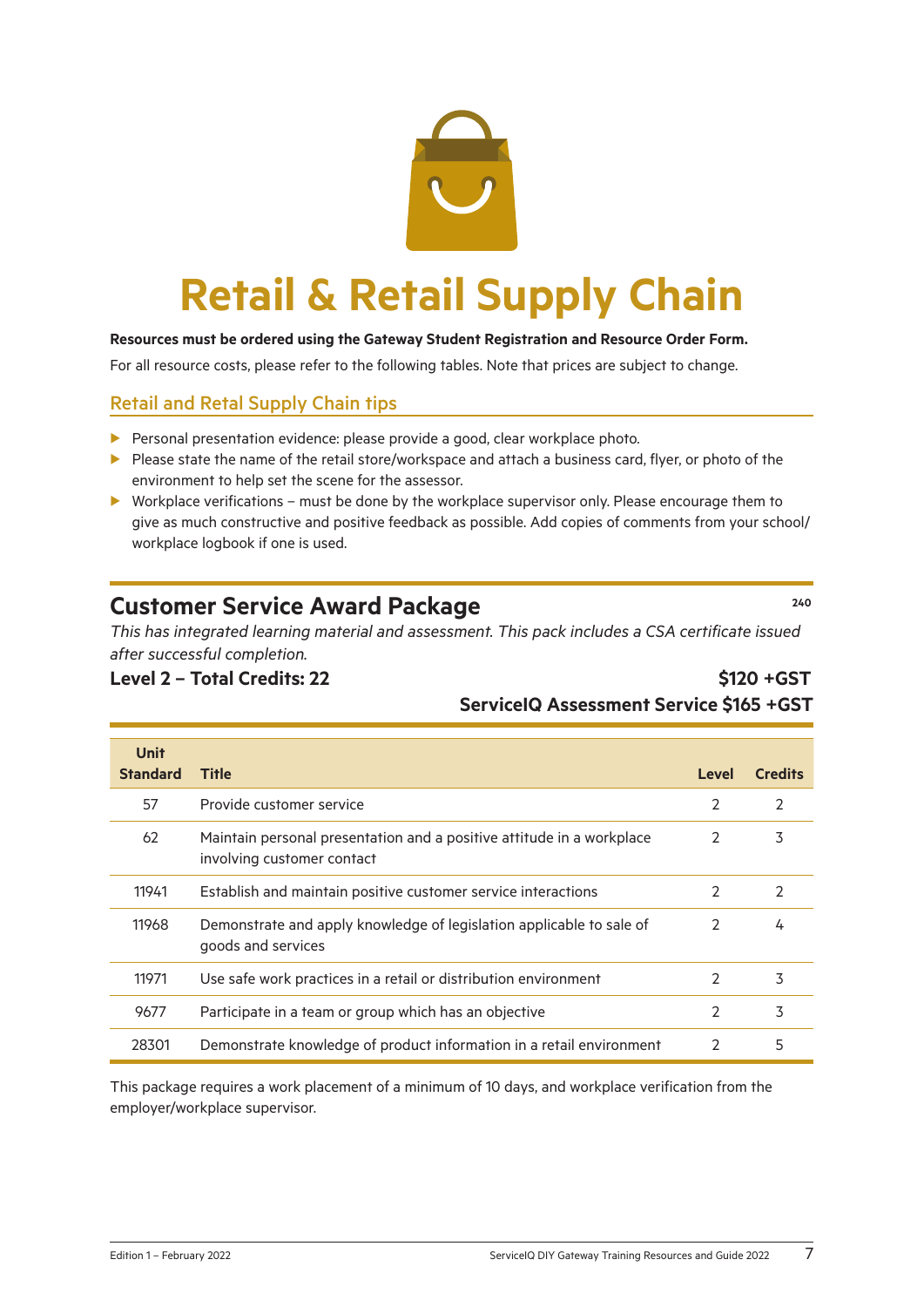# **Working in Distribution Package <sup>252</sup>**

**Level 2 – Total Credits: 17 POA**

### **ServiceIQ Assessment Service \$150 +GST**

| <b>Unit</b>     |                                                                                                     |               |                |
|-----------------|-----------------------------------------------------------------------------------------------------|---------------|----------------|
| <b>Standard</b> | <b>Title</b>                                                                                        | <b>Level</b>  | <b>Credits</b> |
| 62              | Maintain personal presentation and a positive attitude in a workplace<br>involving customer contact | 2             | 3              |
| 11971           | Use safe work practices in a retail or distribution environment                                     | $\mathcal{P}$ | 3              |
| 11972           | Move goods manually and record stock movement in a retail or<br>distribution environment            | 2             | 2              |
| 11973           | Demonstrate knowledge of loss prevention techniques in a distribution<br>facility                   | $\mathcal{P}$ | 2              |
| 30287           | Demonstrate basic knowledge of distribution operations and distribution<br>facilities and equipment | $\mathcal{P}$ | 4              |
| 30288           | Pick and assemble goods for dispatch in a retail or distribution<br>environment under supervision   |               | 3              |

This product requires the student to be engaged in a distribution workplace. The employer's details must be included on the Student Registration form sent with your resource order. The units contained in this product will require workplace verification from the employer/workplace supervisor. Completed assessments are to be sent to ServiceIQ for marking and final sign off.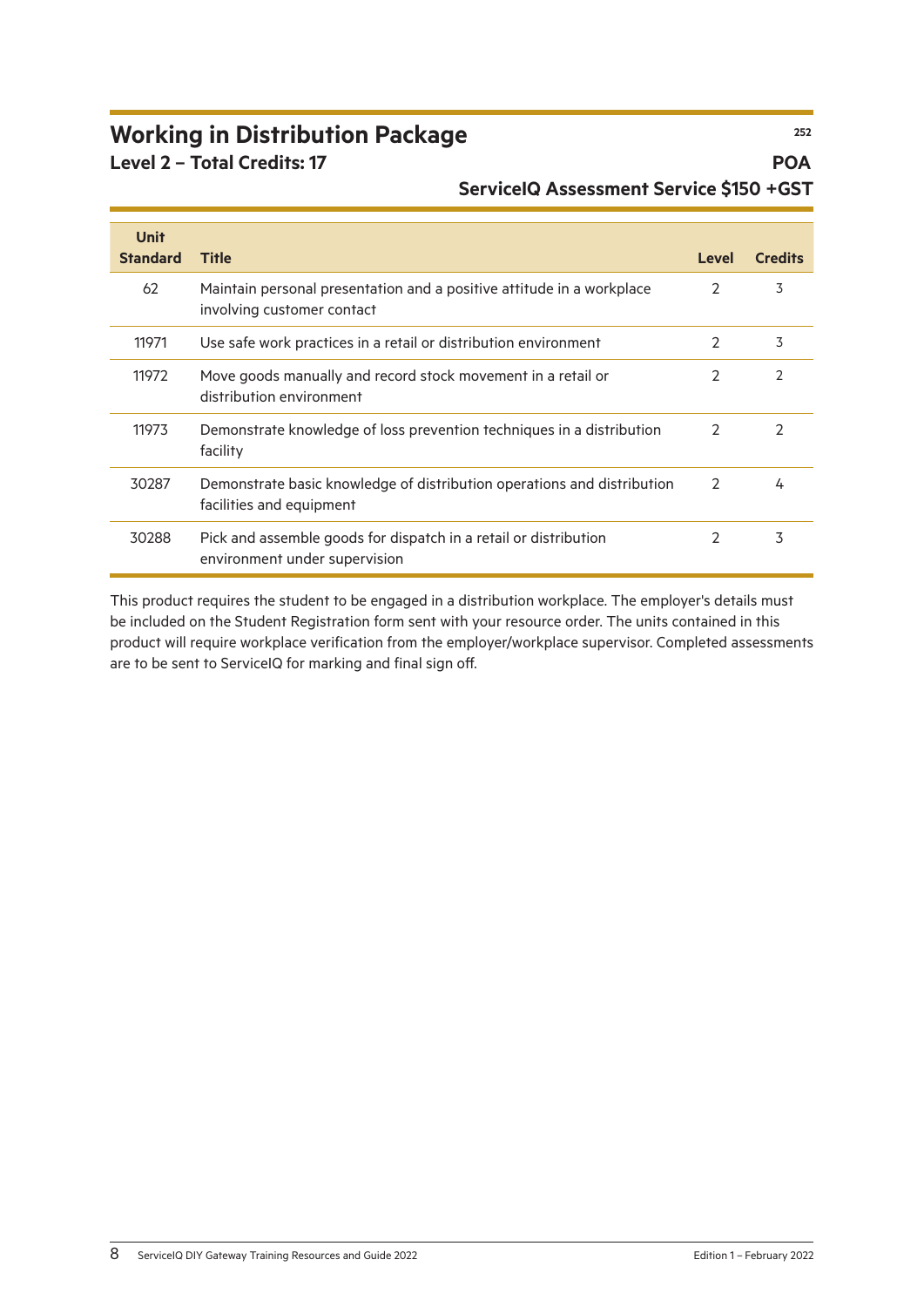# **Individual Training Packs – ITPs <sup>242</sup>**

**Level 2 – Total Credits: 21**

|            | <b>Unit</b>     |                                                                                                             |               |                |                |
|------------|-----------------|-------------------------------------------------------------------------------------------------------------|---------------|----------------|----------------|
| <b>BTP</b> | <b>Standard</b> | <b>Title</b>                                                                                                | Level         | <b>Credits</b> | Cost           |
|            | 57              | Provide customer service in given situations                                                                | 2             | $\mathcal{L}$  | $$12.17 + GST$ |
|            | 62              | Maintain personal presentation and a positive<br>attitude in a workplace involving customer<br>contact      | $\mathcal{P}$ | 3              | $$10.44 + GST$ |
|            | 11941*          | Establish and maintain positive customer<br>service interactions in a retail environment                    | $\mathcal{P}$ | $\mathcal{P}$  | $$12.00 + GST$ |
|            | 11968*          | Demonstrate and apply knowledge of<br>legislation applicable to sale of goods and<br>services               | $\mathcal{P}$ | 4              | $$12.14 + GST$ |
|            | 11971*          | Use safe work practices in a retail environment<br>under supervision                                        | $\mathcal{P}$ | 3              | $$13.84 + GST$ |
|            | 25000           | Demonstrate knowledge of security systems<br>and procedures used in a retail or distribution<br>environment | $\mathcal{P}$ | 3              | $$9.30 + GST$  |
|            | 28145           | Interact with customers in a service delivery<br>context                                                    | $\mathcal{P}$ | $\mathcal{P}$  | \$10.00 + GST  |
|            | 28298           | Demonstrate knowledge of cash handling                                                                      | 2             | 3              | $$12.08 + GST$ |
|            | 28301           | Demonstrate knowledge of product<br>information in a retail environment                                     | $\mathcal{P}$ | 5              | $$12.80 + GST$ |

#### **ServiceIQ Assessment Service per ITP \$40 +GST**

\*These units require student to have a Work Placement because they need workplace verification from the employer/workplace supervisor.

#### **Please ensure that all assessments are sent to ServiceIQ with an Assessment Cover Sheet attached.**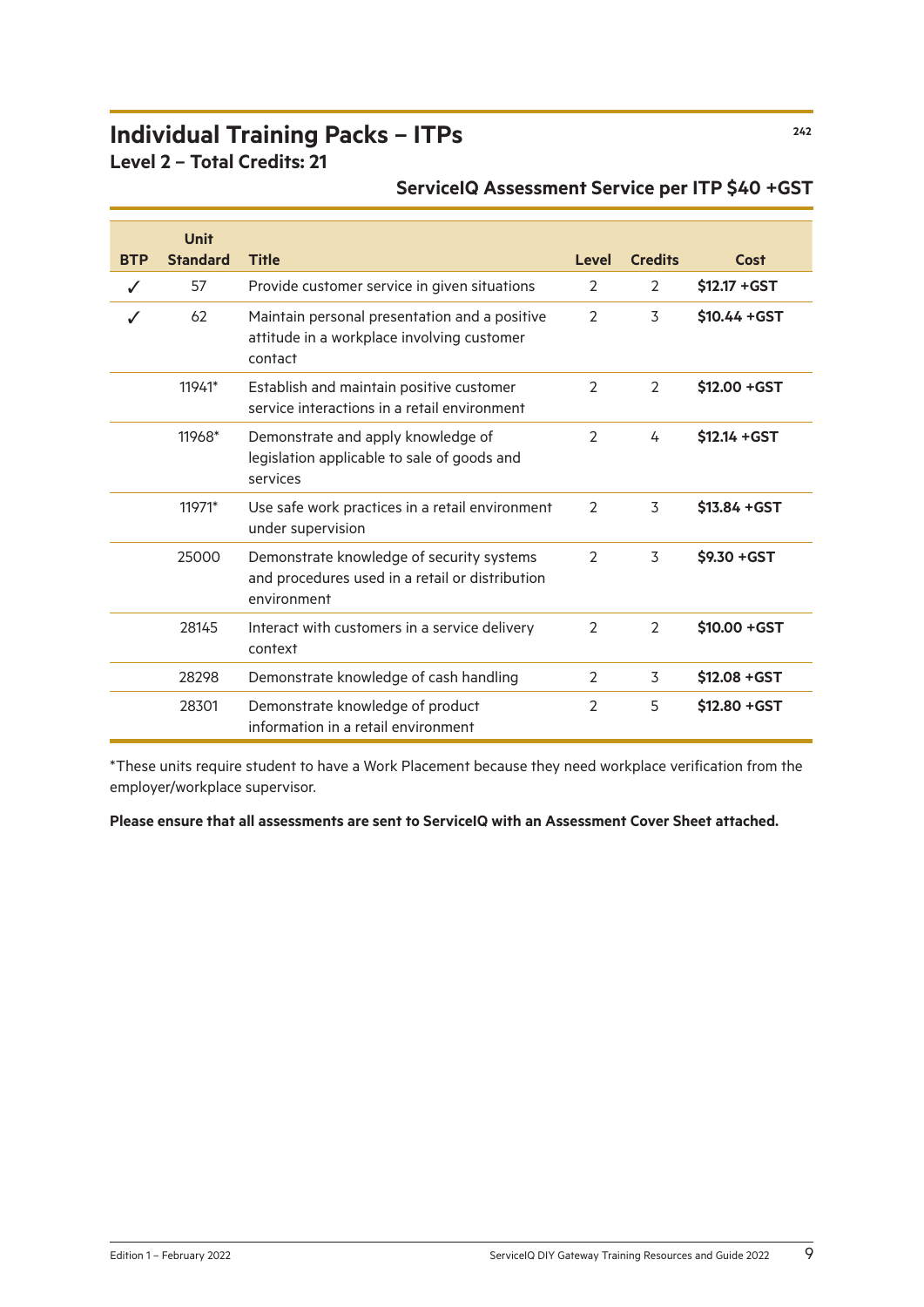### **Individual Training Packs – ITPs <sup>242</sup> Level 3**

| <b>BTP</b> | <b>Unit</b><br><b>Standard</b> | <b>Title</b>                                                                 | Level | <b>Credits</b> | Cost           |
|------------|--------------------------------|------------------------------------------------------------------------------|-------|----------------|----------------|
|            | $422*$                         | Create in-store displays in a retail environment                             |       | 3              | $$16.34 + GST$ |
|            | 11818*                         | Demonstrate and apply product and/or service<br>knowledge                    |       | $\mathcal{P}$  | $$7.53 + GST$  |
|            | 28146*                         | Prepare for and handle payment transactions in a<br>service delivery context | 3     | 4              | $$10.62 + GST$ |

#### **ServiceIQ Assessment Service per ITP \$40.00 +GST**

\*These units require students to be either in part-time work or previous retail/service industry experience and a Work Placement. Units will need the employer/workplace supervisor to complete the workplace verifications prior to units being assessed by ServiceIQ.

Please contact your regional ServiceIQ Schools Transitions Advisor for information and guidance of verification requirements.

**Please ensure that all assessments are sent to ServiceIQ with an Assessment Cover Sheet attached.**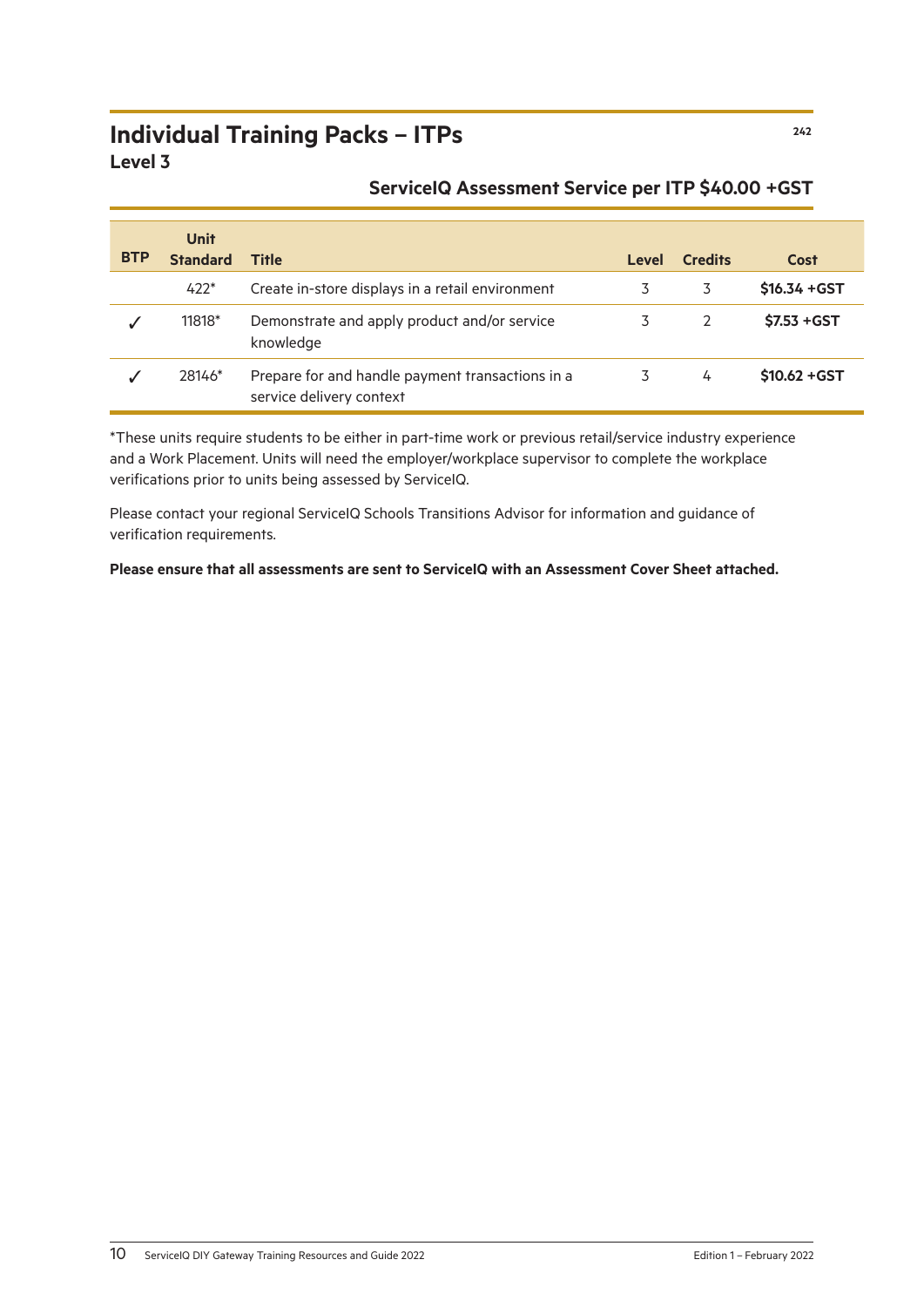<span id="page-13-0"></span>

#### **Resources must be ordered using the Gateway Student Registration and Resource Order Form.**

For all resource costs, please refer to the following tables. Please note that prices are subject to change.

#### Tourism/Travel tips

All information is in the Student Assessment (SA) and Tutor Assessment Guide (TAG).

### **Individual Training Packs – ITPs <sup>244</sup>**

#### **Tourism Gateway**

### **Level 2 From \$3.48 +GST to \$24.00 +GST ServiceIQ Assessment Service per ITP \$40 +GST**

|            | <b>Unit</b>     |                                                                                  |       |                |
|------------|-----------------|----------------------------------------------------------------------------------|-------|----------------|
| <b>BTP</b> | <b>Standard</b> | <b>Title</b>                                                                     | Level | <b>Credits</b> |
|            | 18237*          | Perform calculations for a tourism workplace                                     | 2     | 3              |
|            | 23761           | Read and comprehend work-related documents in English for a<br>tourism workplace | 2     | 3              |
|            | 24724           | Demonstrate knowledge of the history of tourism                                  | 2     | 4              |
|            | 24726           | Describe and compare social and cultural impacts of tourism                      | 2     | 3              |
|            | 24728           | Demonstrate knowledge of work roles in tourism                                   | 2     | 3              |
|            | 24729           | Demonstrate knowledge of world tourist destinations                              | 2     | 4              |
|            | 24731           | Demonstrate knowledge of destination New Zealand                                 | 2     | 4              |
|            | 24732           | Demonstrate knowledge of tourist characteristics and needs                       |       | 3              |

\*Students need to be engaged in a tourism/service sector workplace. The employer's details must be included on the Student Registration form sent with your resource order. The units contained in this product will require workplace verification from the employer/workplace supervisor. Completed assessments are to be sent to ServiceIQ for marking and final sign off.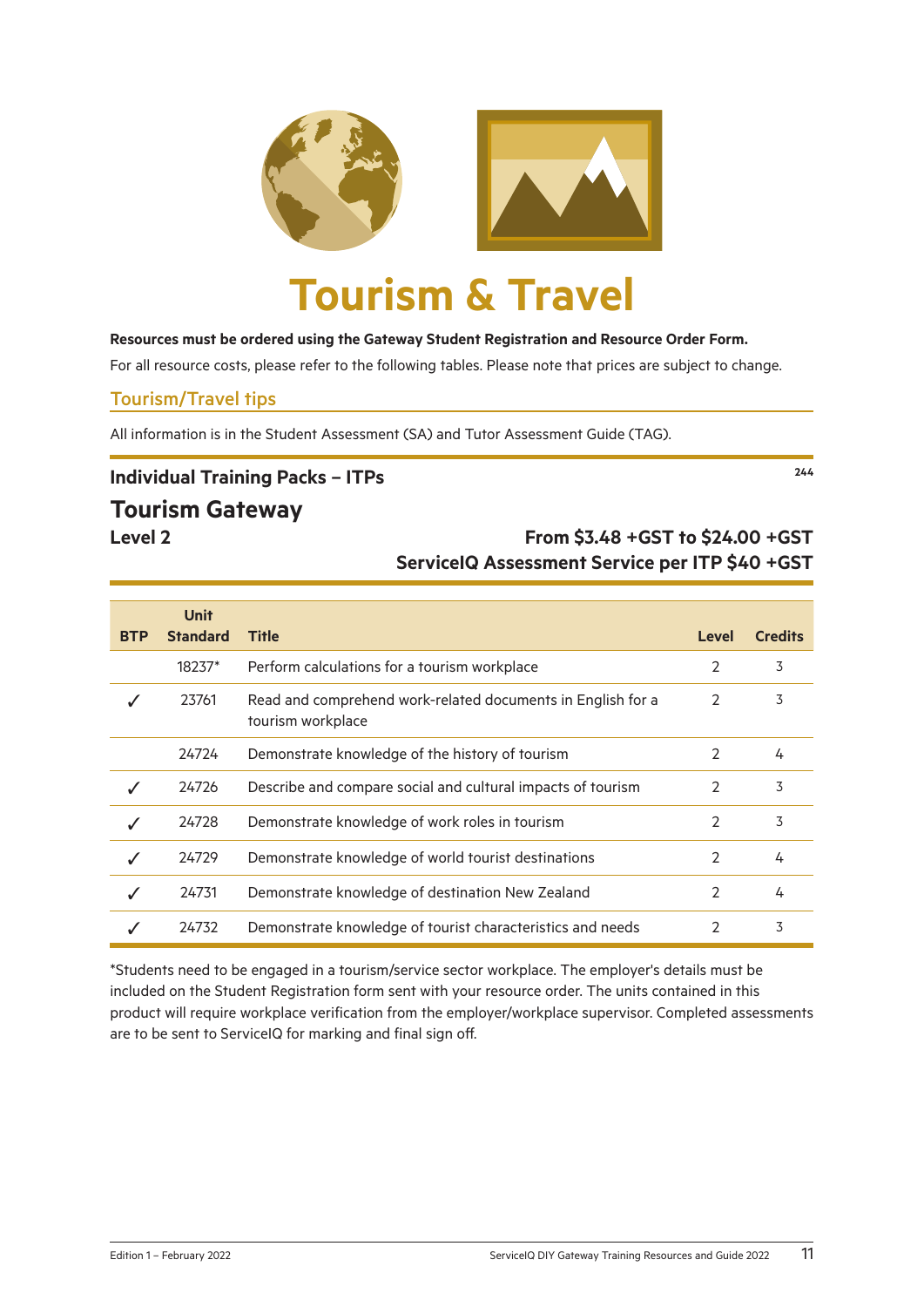# **Individual Training Packs – ITPs <sup>244</sup> Tourism Gateway**

### **Level 3 From \$3.83 +GST to \$56.00 +GST ServiceIQ Assessment Service per ITP \$40 +GST**

It is recommended that students have completed Level 2 prior to attempting Level 3 Tourism and Travel units standards.

| <b>BTP</b> | <b>Unit</b><br><b>Standard</b> | <b>Title</b>                                                                        | Level | <b>Credits</b> |
|------------|--------------------------------|-------------------------------------------------------------------------------------|-------|----------------|
|            |                                |                                                                                     |       |                |
|            | 378                            | Provide customer service to international visitors                                  | 3     | 3              |
|            | 18212                          | Demonstrate knowledge of New Zealand as a tourist destination                       | 3     | 8              |
|            | 18226                          | Apply cross-cultural communication for the tourism industry                         | 3     | 3              |
|            | 23755*                         | Identify and self-evaluate the demands of a specific role in a<br>tourism workplace | 3     | 3              |
|            | 23766                          | Demonstrate knowledge of the tourism industry<br>(NB Assessment only)               | 3     | 5              |
|            | 24733                          | Describe and promote a New Zealand tourist destination                              | 3     | 5              |

\*This product requires the student to be engaged in a tourism/service sector workplace. The employer's details must be included on the Student Registration form sent with your resource order. The units contained in this product will require workplace verification from the employer/workplace supervisor. The workplace verifier needs to meet the CMR requirements for the unit standards that require verificiation. Completed assessments are to be sent to ServiceIQ for marking and final sign off.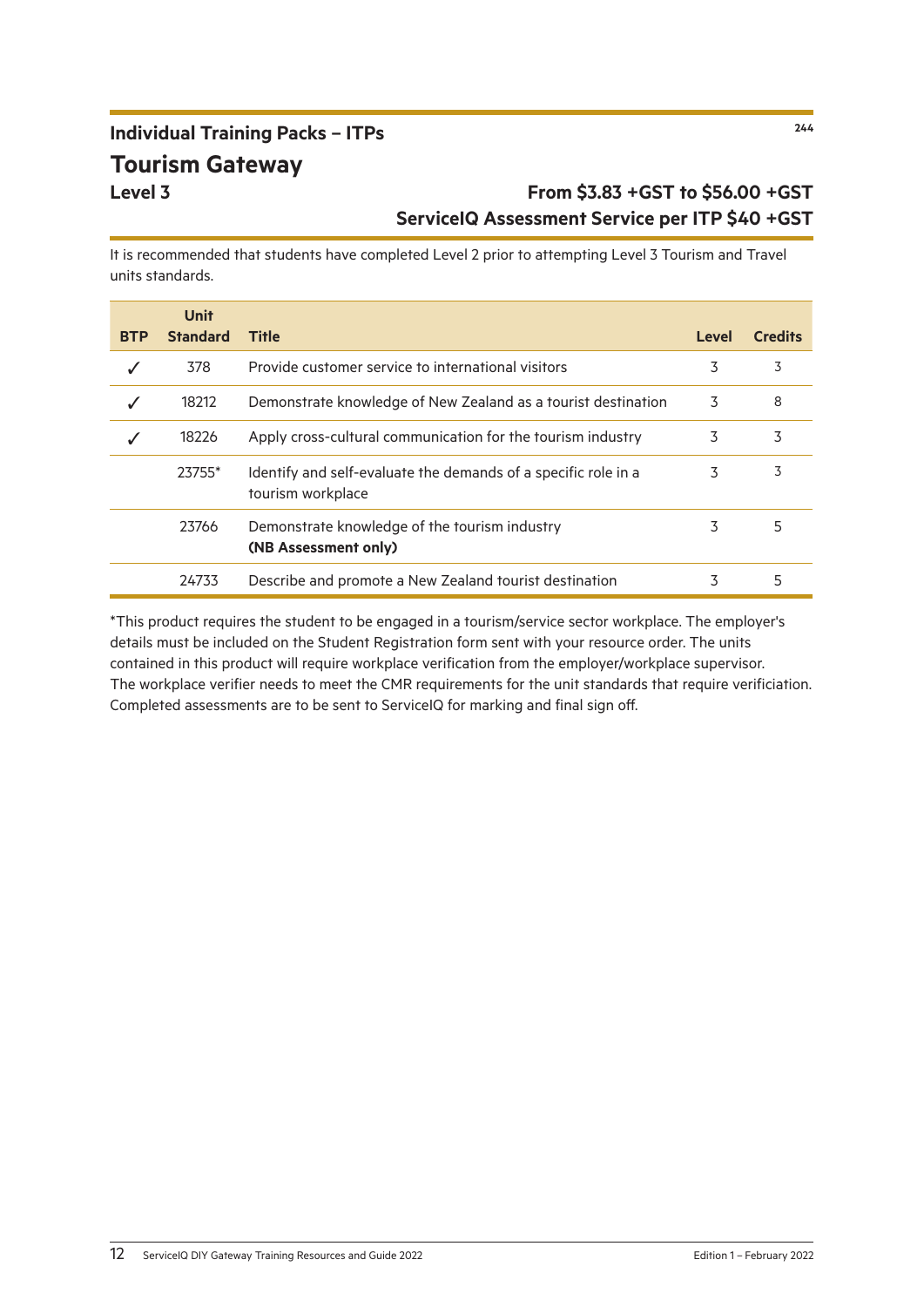# **Individual Training Packs – ITPs <sup>250</sup> Travel Gateway**

### **Level 3 From \$13.87 +GST to \$76.57 +GST ServiceIQ Assessment Service per ITP \$40 +GST**

|            | <b>Unit</b>     |                                                                                                     |       |                |
|------------|-----------------|-----------------------------------------------------------------------------------------------------|-------|----------------|
| <b>BTP</b> | <b>Standard</b> | <b>Title</b>                                                                                        | Level | <b>Credits</b> |
|            | 3727            | Demonstrate knowledge of Pacific Island countries as visitor<br>destinations                        | 3     | 5              |
|            | 18228           | Demonstrate knowledge of specific New Zealand regions as<br>tourist destinations                    | 3     | 8              |
|            | 23758           | Demonstrate knowledge of communication and customer service<br>theory in a tourism workplace        | 3     | 4              |
|            | 23764           | Demonstrate verbal communication skills in a wide range of<br>tourism contexts (NB Assessment only) | 3     | 3              |
|            | 25192           | Demonstrate knowledge of airline terminology and products used<br>in the travel industry            | 3     | 4              |
|            | 25193           | Demonstrate knowledge of ground terminology and products<br>used in the travel industry             | 3     | 4              |

Students need to be engaged in a tourism/service sector workplace. The employer's details must be included on the Student Registration form sent with your resource order. The units contained in this product will require workplace verification from the employer/workplace supervisor. Completed assessments are to be sent to ServiceIQ for marking and final sign off.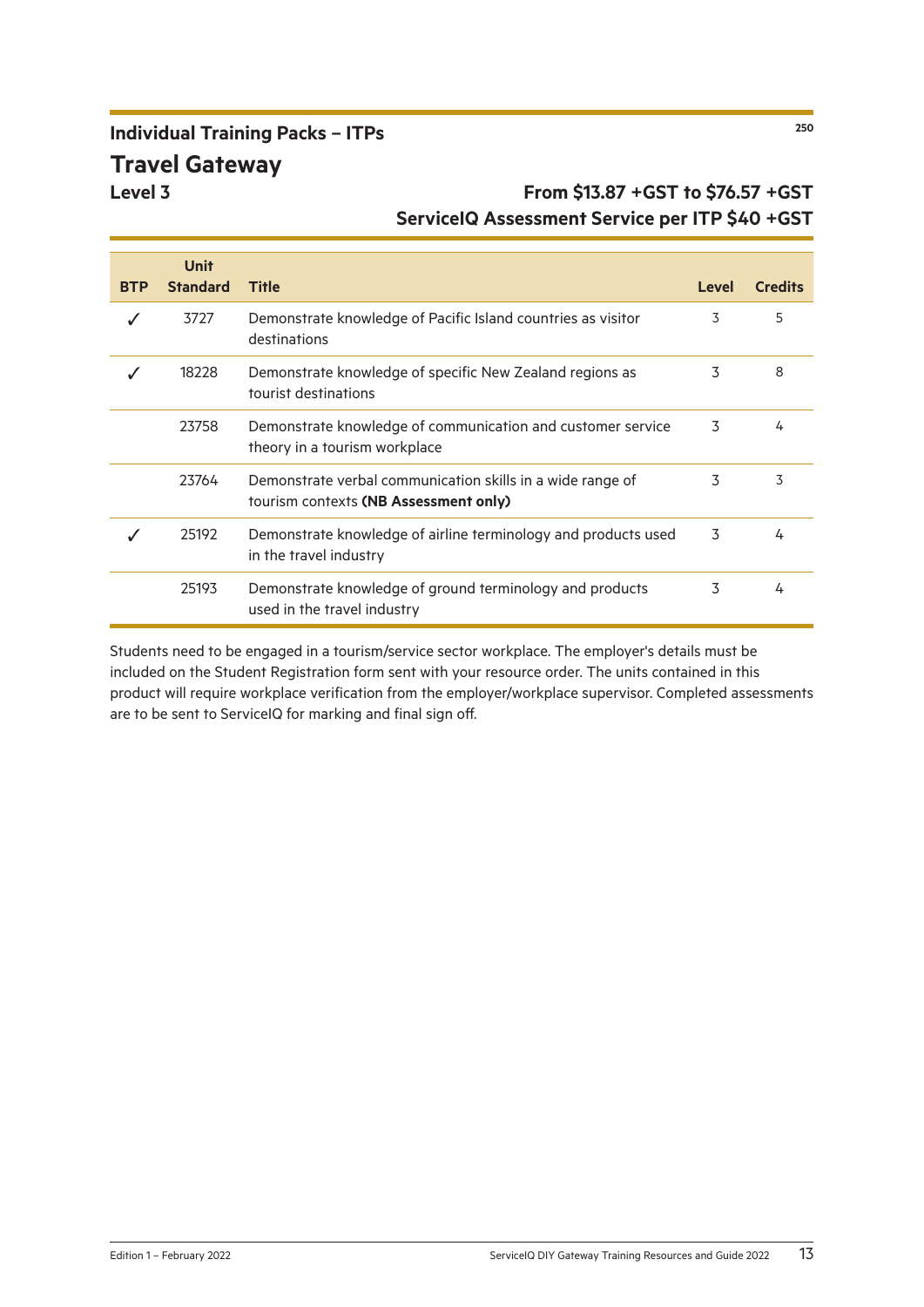# **Māori Tourism**

#### <span id="page-16-0"></span>Māori Tourism tip

We recommend that your school arrange/contract your local Te Reo teacher/school Māori liaison specialist/ parent to assess and support your student with local knowledge of Māori tikanga/protocols, and local history to ensure the school meets the MQF CMR requirements.

The Māori Tourism unit standards belong to the Māori Qualifications Services (MQS), the standard setting body. These unit standards are part of the tourism Māori suite which may be used to contribute towards achieving the graduate outcomes of the New Zealand Certificate in Tourism Māori (Level 3). These units also may be used towards the NZ Certificate in Tourism (Introductory Skills – Level 2).

MQS have accredited schools with consent to assess these units. Please refer to relevant CMR 778 on NZQA website for further information.

| <b>Individual Training Packs - ITPs</b> | 264                                             |
|-----------------------------------------|-------------------------------------------------|
| <b>Māori Tourism</b>                    |                                                 |
| Level 2                                 | ServicelQ Assessment Service per ITP \$40 + GST |
|                                         |                                                 |

| Unit<br><b>Standard Title</b> |                                                                                            | Level          | <b>Credits</b> | Cost           |
|-------------------------------|--------------------------------------------------------------------------------------------|----------------|----------------|----------------|
| 31287                         | Prepare amd provide kai service, as part of a team and<br>under supervision, for manuhiri. | $\overline{2}$ | - 8            | $$16.78 + GST$ |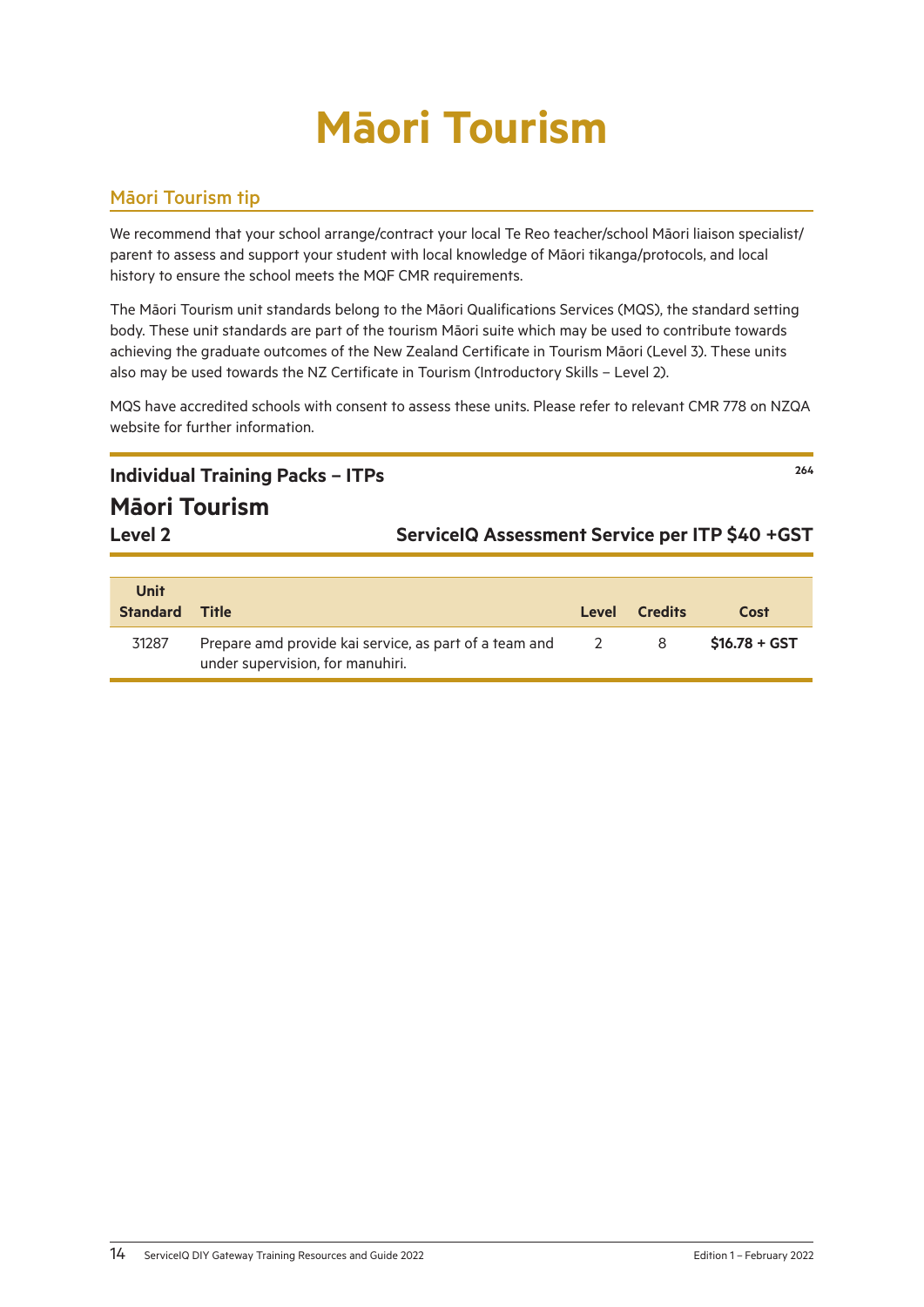# **Individual Training Packs – ITPs <sup>264</sup> Māori Tourism**

| <b>Unit</b>     |                                                                                                                         |       |                |                |
|-----------------|-------------------------------------------------------------------------------------------------------------------------|-------|----------------|----------------|
| <b>Standard</b> | <b>Title</b>                                                                                                            | Level | <b>Credits</b> | <b>Cost</b>    |
| 17391           | Demonstrate knowledge of key forms of Māori<br>communication and the significance of Maori<br>identity in tourism Māori | 3     | 5              | $$12.99 + GST$ |
| 17784           | Examine and recite appropriate karakia in<br>tourism Māori                                                              | 3     | 5              | $$13.38 + GST$ |
| 17786           | Explain the importance of respecting Maori<br>customs and practices in tourism Māori                                    | 3     | 5              | $$14.08 + GST$ |
| 17791           | Identify and explain kaitiaki practices in<br>tourism Māori                                                             | 3     | 5              | $$13.60 + GST$ |
| 31070           | Explain the importance of Māori place names<br>and use reo Maori greetings and farewells in<br>tourism                  | 3     | 4              | $$15.18 + GST$ |
| 31071           | Identify and explain the cultural significance<br>of natural and manmade attractions in tourism<br>Māori                | 3     | 6              | $S4.32 + GST$  |
|                 | (NB Assessment only)                                                                                                    |       |                |                |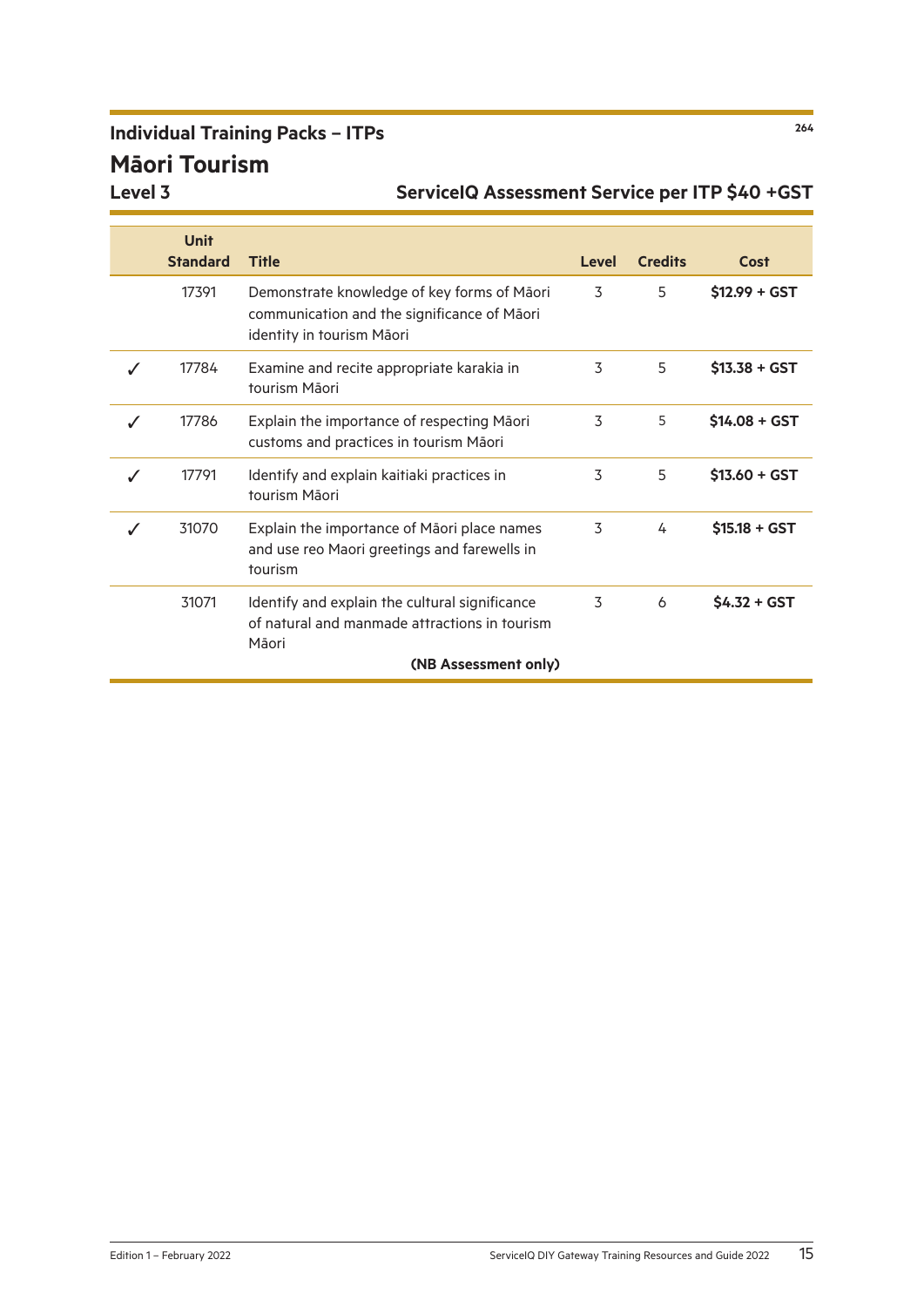<span id="page-18-0"></span>

#### **Resources must be ordered using the Gateway Student Registration and Resource Order Form.**

For all resource costs, please refer to the following tables. Please note that prices are subject to change.

If you would like to use hospitality unit standards for Gateway, please contact your ServiceIQ Schools Transitions Advisor, who will discuss requirements and suitability on a case by case basis.

Should you require Level 1 unit standards please contact your regional ServiceIQ Schools Transitions Advisor.

Please contact your ServiceIQ Schools Transitions Advisor for assistance or support with assessments, if required.

[Visit www.ServiceIQ.org.nz/shop](http://www.ServiceIQ.org.nz/shop) (Hospitality) for industry reference books and pricing.

#### *UNIT STANDARD 167 – Best practice*

This pre-entry unit standard is for people wanting to work in a food business and includes a basic understanding of practices that result in safe food. This standard is a minimum compliance requirement for food businesses for registration with some local councils.

#### Hospitality tips

- $\triangleright$  We recommend that your school has good hospitality reference texts available to support students' learning e.g The NZ Chef; The NZ Cooks Dictionary – these can be purchased from the ServiceIQ shop. If you use videos make sure they are of a high culinary standard and the clip is referenced in the assessment.
- If there is a local hospitality assessor, foods/hospitality teacher available, book them for regular tutorials, mentoring and assessment preparation as early as possible – not just at the end when students are ready to be assessed.
- **D** To prepare for assessments, students are encouraged to practice and track their progress on all practical tasks – especially cookery, coffee, table service etc – at home, and at school if possible.
- $\triangleright$  Work experience and verification evidence (photos etc) can also be used towards any relevant unit standards she/he may be completing in a hospitality/foods class (e.g. Unit Standard 167 Food Safety, knife handling, customer service).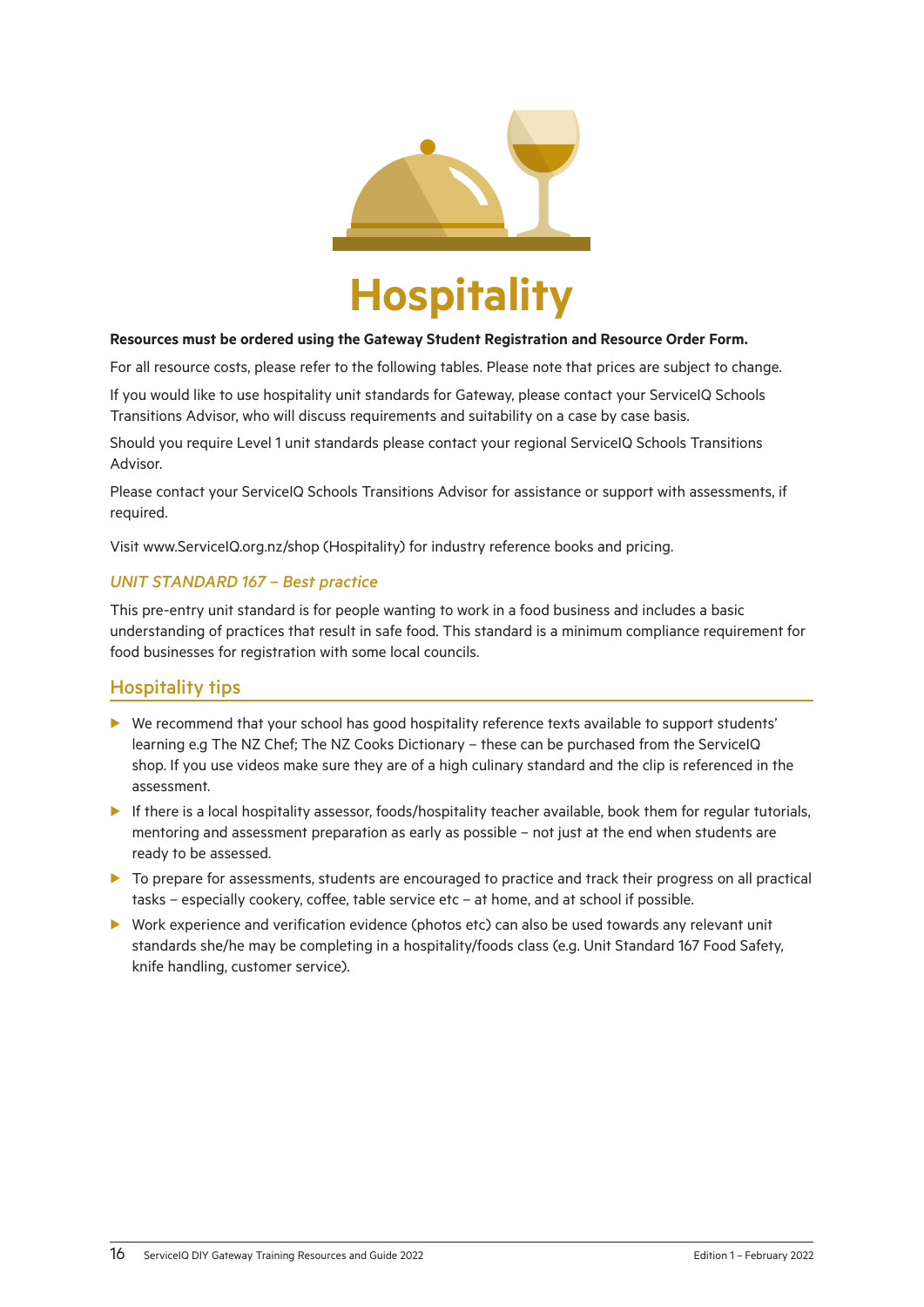# **Individual Training Packs – ITPs <sup>263</sup>**

### **Level 2 From \$4.87 +GST to \$43.22 +GST ServiceIQ Assessment Service per ITP \$40 +GST**

| <b>BTP</b> | <b>Unit</b><br><b>Standard</b> | <b>Title</b>                                                                                        | Level          | <b>Credits</b> |
|------------|--------------------------------|-----------------------------------------------------------------------------------------------------|----------------|----------------|
|            | 57                             | Provide customer service in given situations                                                        |                | 2              |
|            | 62                             | Maintain personal presentation and a positive attitude in a<br>workplace involving customer contact | 2              | 3              |
|            | 167                            | Practice food safety methods in a food business under<br>supervision                                | $\overline{2}$ | 4              |
|            | 13271                          | Cook food items by frying                                                                           | $\overline{2}$ | $\overline{2}$ |
|            | 13272                          | Cook food items by baking                                                                           | 2              | 2              |
|            | 13273                          | Cook food items by boiling                                                                          | 2              | 2              |
|            | 13274                          | Cook food items by poaching                                                                         | 2              | 2              |
|            | 13275                          | Cook food items by steaming                                                                         | 2              | 2              |
|            | 13276                          | Cook food items by grilling                                                                         | 2              | 2              |
|            | 13277                          | Cook food items by braising and stewing                                                             | $\overline{2}$ | 2              |
| J          | 13278                          | Cook food items by roasting                                                                         | 2              | 2              |
|            | 13279                          | Cook food items by microwaving                                                                      | 2              | 2              |
| J          | 13280                          | Prepare fruit and vegetable cuts                                                                    | 2              | 2              |
|            | 13281                          | Prepare and present basic sandwiches for service                                                    | $\overline{2}$ | 2              |
| J          | 13283                          | Prepare and present salads for service                                                              | $\overline{2}$ | 2              |
|            | 13284                          | Clean food production areas and equipment                                                           | 2              | 2              |
|            | 13285                          | Handle and maintain knives in a commercial kitchen                                                  | 2              | 2              |
|            | 13344                          | Demonstrate knowledge of the characteristics of commercial<br>cookery and their applications        | 2              | 3              |
|            | 14425                          | Prepare and serve hot and cold non-alcoholic drinks in a<br>commercial hospitality environment      | 2              | 5              |
|            | 14431                          | Demonstrate knowledge of food service styles and menu types                                         | 2              | 3              |
|            | 14434                          | Prepare and clear areas for table service in a commercial<br>hospitality environment                | $\overline{2}$ | 3              |
|            | 14436                          | Provide table service in a commercial hospitality environment                                       | $\overline{2}$ | 4              |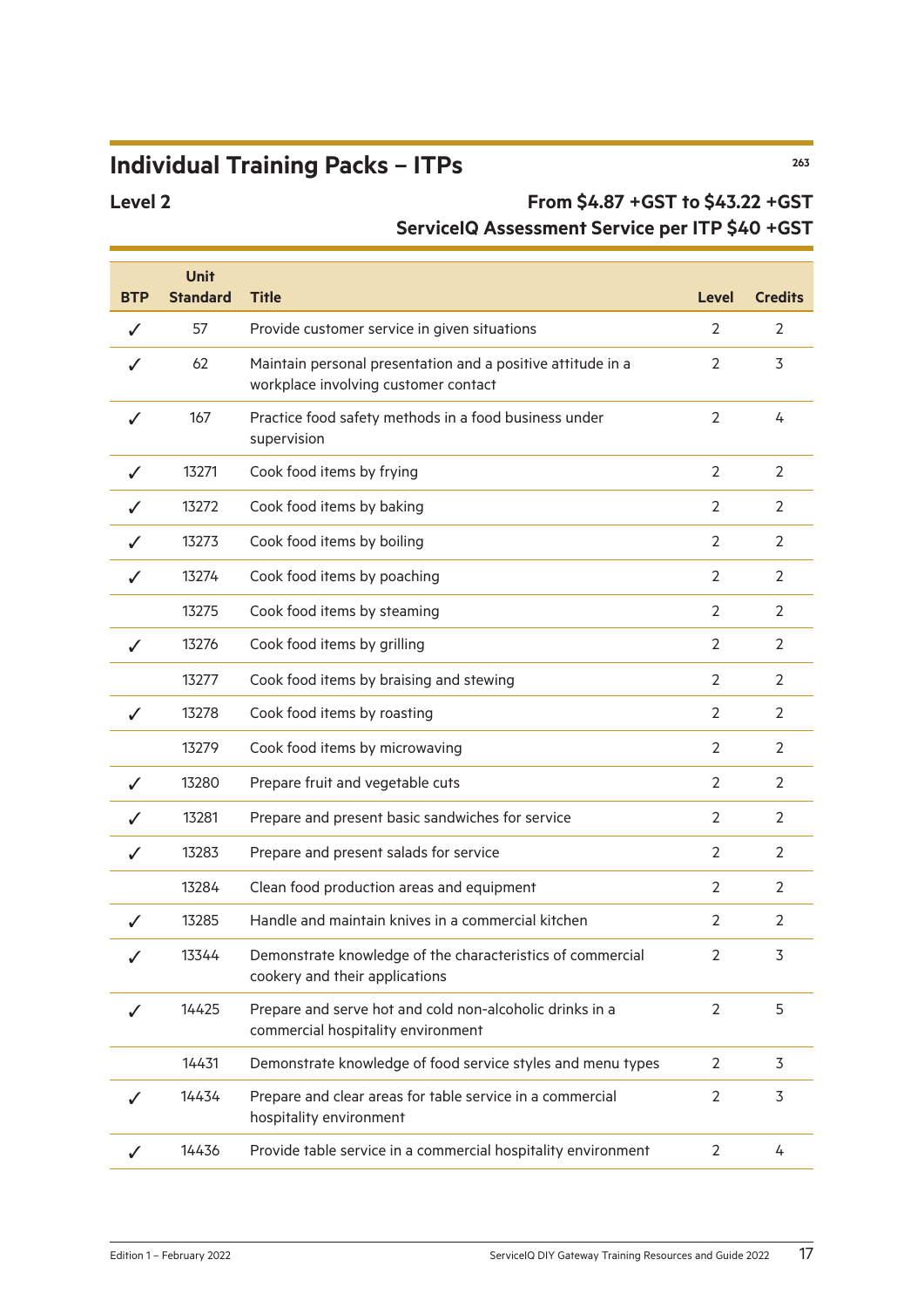| <b>BTP</b> | <b>Unit</b><br><b>Standard</b> | <b>Title</b>                                                                                                      | <b>Level</b>   | <b>Credits</b> |
|------------|--------------------------------|-------------------------------------------------------------------------------------------------------------------|----------------|----------------|
|            | 14440                          | Prepare and clear areas for counter food service in a commercial<br>hospitality environment                       | 2              | $\mathcal{P}$  |
|            | 14443                          | Pack food and beverage orders for takeaway in a commercial<br>hospitality environment                             | $\mathcal{P}$  | $\mathfrak{D}$ |
| J          | 14466                          | Demonstrate knowledge of maintaining a safe and secure<br>environment for people in the the hospitality industry  | $\mathcal{P}$  | $\mathcal{P}$  |
|            | 14469                          | Provide customers with information about an establishment                                                         | 2              | 2              |
|            | 17285                          | Demonstrate knowledge of commercial espresso coffee<br>equipment and prepare espresso beverages under supervision | 2              | 4              |
| J          | 17286                          | Prepare and present pressed coffee for service                                                                    | $\mathcal{P}$  | $\mathcal{P}$  |
|            | 17287                          | Prepare and present filtered coffee for service                                                                   | 2              | 2              |
|            | 20666                          | Demonstrate basic knowledge of contamination hazards and<br>control methods used in a food business               | $\mathcal{P}$  | $\mathcal{P}$  |
|            | 22428                          | Prepare and present tea for service                                                                               | $\overline{2}$ | $\overline{2}$ |
|            | 24526                          | Apply safe working practices in a commercial kitchen                                                              | 2              | 4              |
|            | 28145                          | Interact with customers in a service delivery context                                                             | $\overline{2}$ | $\overline{2}$ |

These units require the student to undertake Work Placement with businesses because they require workplace verification from the employer/workplace supervisor.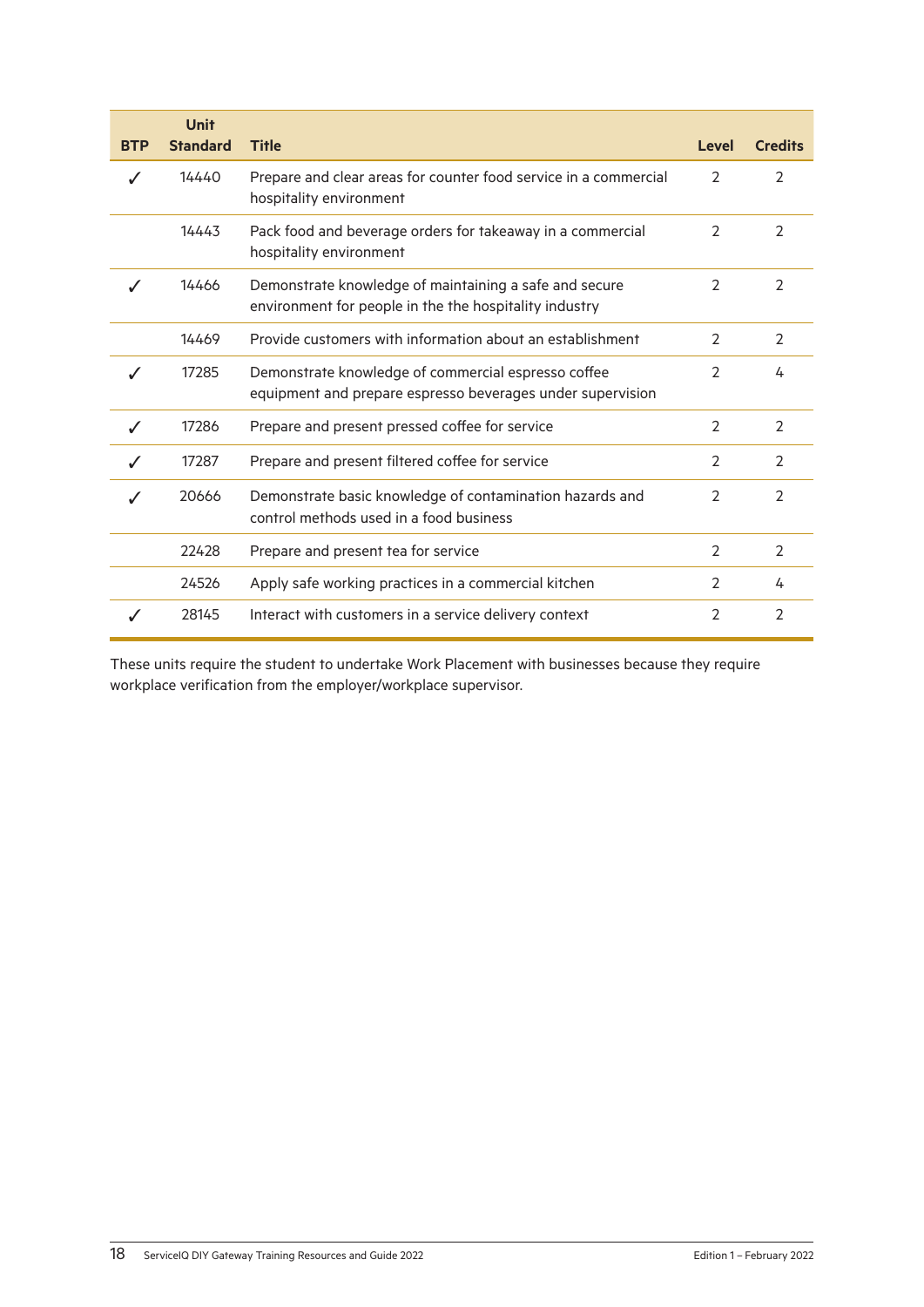# **Individual Training Packs – ITPs <sup>263</sup>**

#### **Level 3 From \$4.87 +GST to \$43.22 +GST ServiceIQ Assessment Service per ITP \$40 +GST**

|            | <b>Unit</b>     |                                                                                                     |       |                |
|------------|-----------------|-----------------------------------------------------------------------------------------------------|-------|----------------|
| <b>BTP</b> | <b>Standard</b> | <b>Title</b>                                                                                        | Level | <b>Credits</b> |
|            | 168             | Demonstrate knowledge of food contamination hazards, and<br>control methods used in a food business | 3     | 4              |
|            | 13282*          | Prepare, assemble, and present complex sandwiches for service<br>in a commercial kitchen            |       | 2              |
|            | 13343           | Demonstrate knowledge of basic nutrition in commercial catering                                     | 3     | 5              |
|            | 17284           | Demonstrate knowledge of coffee origin and production.                                              | 3     | 3              |
|            | 18497           | Demonstrate knowledge of culinary products and terms                                                | 3     | 8              |
|            | 30916           | Prepare and present basic hot and cold canapés in a commercial<br>kitchen                           | 3     | 4              |

\*These units require the student to undertake Work Placement with businesses because they require workplace verification from the employer/workplace supervisor and a ServiceIQ Registered Assessor to be present during assessment. Please contact your ServiceIQ Schools Transitions Advisor prior to work placement.

Other Level 3 unit standards are available on request. Assessment and workplace conditions apply, please contact your Schools Transitions Advisor for more information.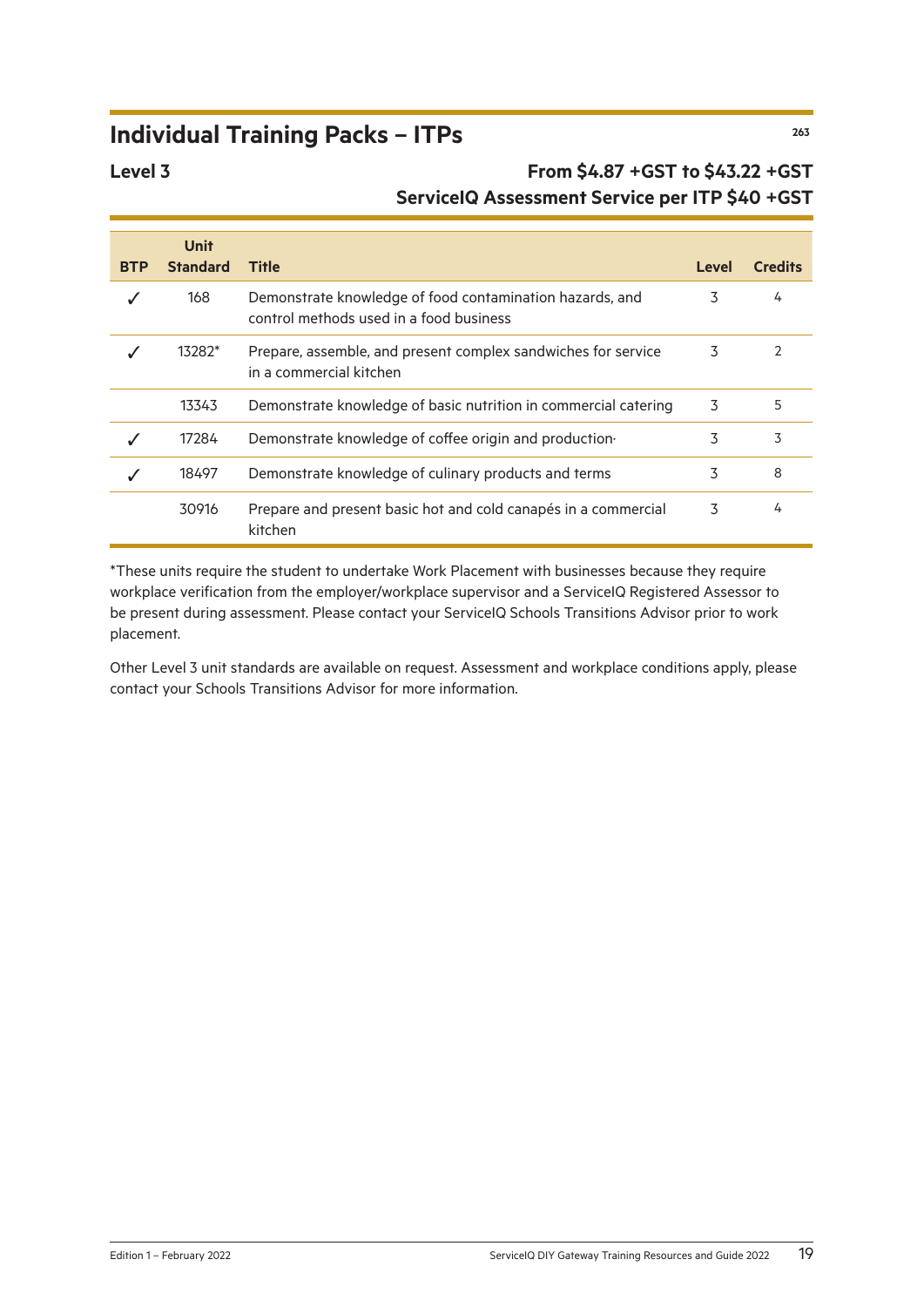

# <span id="page-22-0"></span>**Work and Study, Interpersonal Communication, Self Management**

#### **Resources must be ordered via the Gateway Registration Form**

For all resource costs, please refer to the following tables. Please note that prices are subject to change.

These unit standards are generic in scope for all schools. Resources can be purchased from ServiceIQ. To find out about assessment, please contact your regional ServiceIQ Schools Transitions Advisor.

#### **Individual Training Packs – ITPs <sup>267</sup> Level 2**

#### **ServiceIQ Assessment Service per ITP \$40.00 +GST**

|            | <b>Unit</b>     |                                                                                                        |               |                |                |
|------------|-----------------|--------------------------------------------------------------------------------------------------------|---------------|----------------|----------------|
| <b>BTP</b> | <b>Standard</b> | <b>Title</b>                                                                                           | Level         | <b>Credits</b> | Cost           |
|            | 57              | Provide customer service in given situations                                                           | 2             | 2              | \$10.64 + GST  |
|            | 62              | Maintain personal presentation and a positive<br>attitude in a workplace involving customer<br>contact | 2             | 3              | $$10.44 + GST$ |
|            | 1304            | Communicate with people from other cultures                                                            | 3             | 2              | \$7.68 + GST   |
|            | 7123            | Apply a problem solving method to a<br>programme                                                       | $\mathcal{P}$ | 2              | $$10.64 + GST$ |
|            | 9677            | Participate in a team or group which has an<br>objective                                               | 2             | 3              | $$9.44 + GST$  |
|            | 24871           | Complete workplace forms                                                                               | 2             | 2              | \$8.50 + GST   |